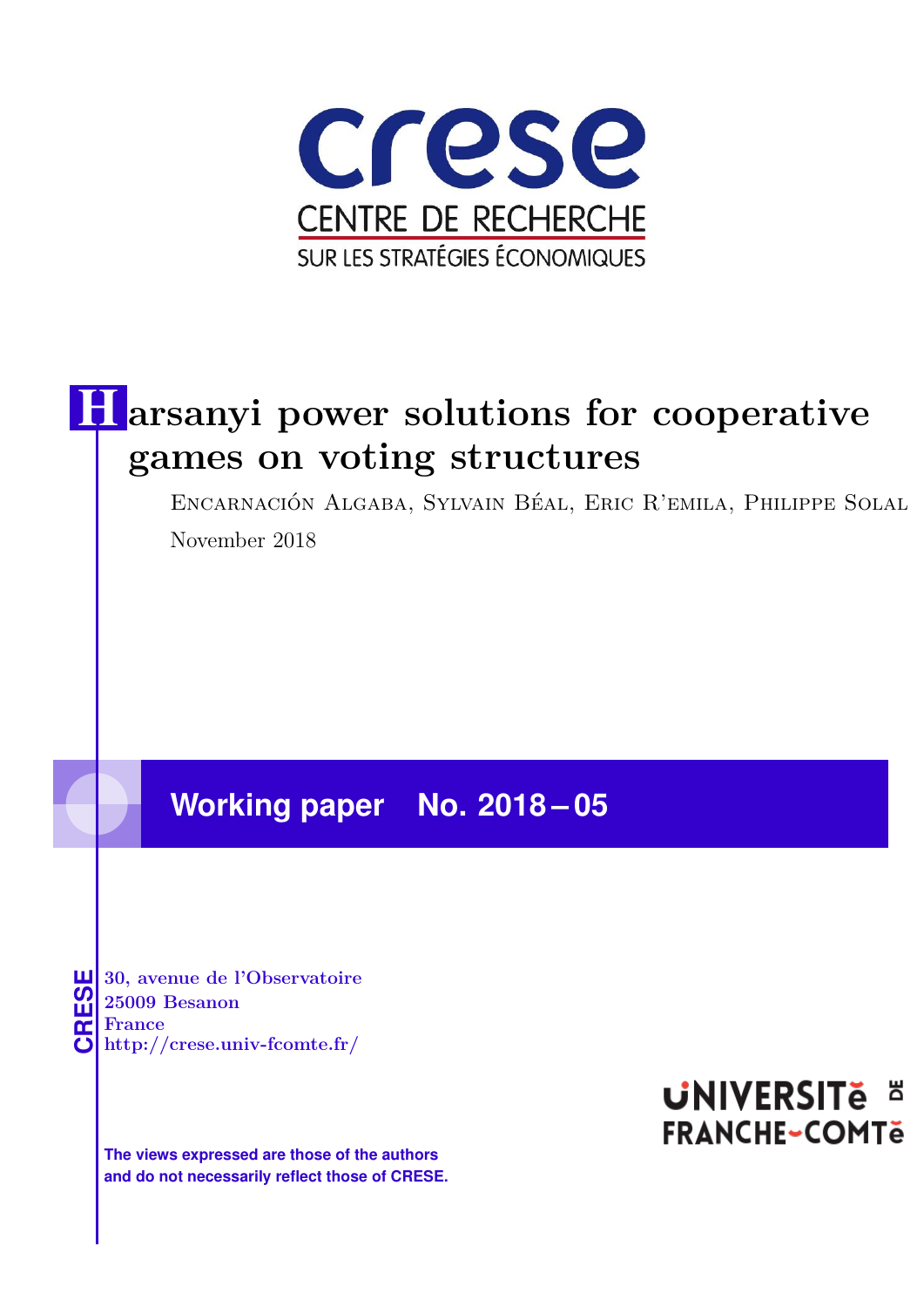### Harsanyi power solutions for cooperative games on voting **STRUCTURES**

ENCARNACIÓN ALGABA<sup>A</sup>, SYLVAIN BÉAL<sup>B,\*</sup>, ERIC RÉMILA<sup>C</sup>, PHILIPPE SOLAL<sup>C</sup>

<sup>a</sup>Matemática Aplicada II and Instituto de Matemáticas de la Universidad de Sevilla (IMUS), Escuela Superior de Ingenieros, Camino de los Descubrimientos, s/n, 41092 Sevilla, Spain  $^b\rm CRESE$ EA3190, Université de Bourgogne Franche-Comté, F-25000 Besançon, France  $c$ Université de Saint-Etienne, CNRS, GATE L-SE UMR 5824, F-42023 Saint-Etienne, France

#### Abstract

This paper deals with Harsanyi power solutions for cooperative games in which partial cooperation is based on specific union stable systems given by the winning coalitions derived from a voting game. This framework allows for analyzing new and real situations in which there exists a feedback between the economic influence of each coalition of agents and its political power. We provide an axiomatic characterization of the Harsanyi power solutions on the subclass of union stable systems arisen from the winning coalitions from a voting game when the influence is determined by a power index. In particular, we establish comparable axiomatizations, in this context, when considering the Shapley-Shubik power index, the Banzhaf index and the Equal division power index which reduces to the Myerson value on union stable systems. Finally, a new characterization for the Harsanyi power solutions on the whole class of union stable systems is provided and, as a consequence, a characterization of the Myerson value is obtained when the equal power measure is considered.

Keywords: Cooperative TU-game, Harsanyi dividend, Harsanyi power solution, Union stable system, Shapley value, Banzhaf value, Voting games, power measures, Myerson value.

#### 1. Introduction

For a firm, it is one thing to have the ability to produce, but it is useless unless the firm is allowed to produce. In other words, the economic power of a firm emerges only if it is accompanied by political or legal power. As an example, Google has a huge worldwide economic power, but cannot exert it in China where its government currently prevents Google's search service to operate without censure. As a more concrete example, let us consider the social cost problems first suggested by Coase (1960) in which are involved a set of victims and a set of polluters. The activity of the latter creates damage that affect the victims. In order to iron those conflicts and to solve the problem of social cost, a negotiation will take place within a coalition of polluters and victims with the objective to sign a binding agreement about how much activity the polluter will be able to undertake. Now, the permission granted to each coalition which wants to sign such binding

<sup>\*</sup>Corresponding author: Financial support from research programs "In-depth UDL 2018", and "Mathématiques de la décision pour l'ingénierie physique et sociale" (MODMAD) is gratefully acknowledged.

Email addresses: ealgaba@us.es (Encarnación Algaba), sylvain.beal@univ-fcomte.fr (Sylvain Béal), eric.remila@univ-st-etienne.fr (Eric R´emila), philippe.solal@univ-st-etienne.fr (Philippe Solal)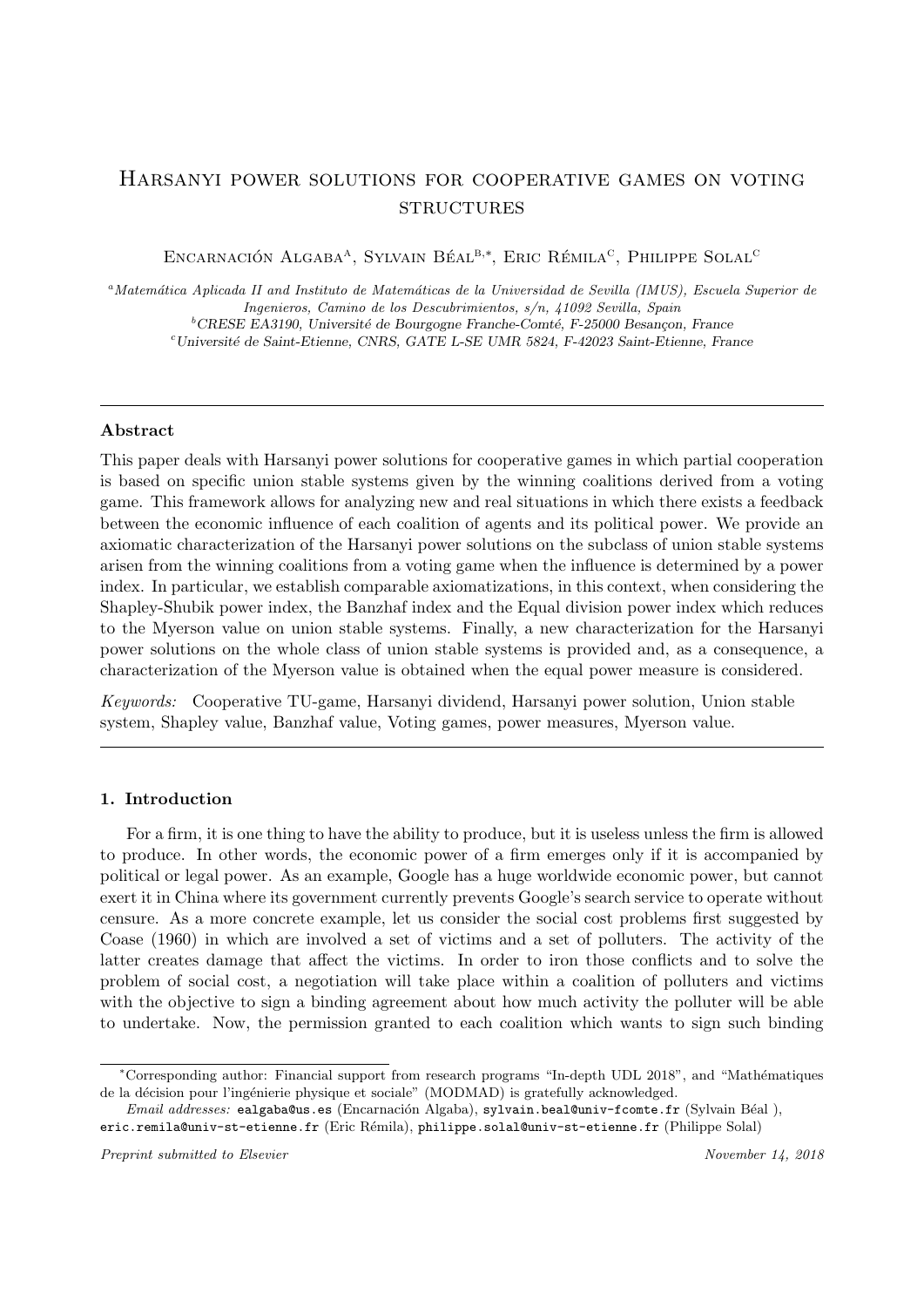agreements about the level of activity of the polluter is interpreted as the ability for the coalition to control the decision of a committee that assigns these rights (see Gonzalez et al., 2018, for details).

In this article, we provide a model based on cooperative game theory in order to apprehend such situations. We enrich the classical model of a (economic) cooperative game  $\sim$  a set of agents and a characteristic function specifying the economic power of each coalition of agents — with a voting game on the same set of agents. This voting game is modeled by a nonempty set of winning coalitions with the usual monotonicity property: each superset of a winning coalition is also a winning coalition. In this framework, an allocation rule specifies a utility for each agent for participating in each pair of economic and voting games. The latter two structures are likely to influence each other in the design of an allocation rule. On the one hand, as suggested above, the sharing of economic resources can depend on the political power of coalitions of agents. On the other hand, the measure of political power might be impacted by the economic power of coalitions, for example because of their ability to incur lobbying expenses.

Here, we explore the first of the two types of influence. For classical cooperative games a class of well-known allocation rules is the class of Harsanyi solutions introduced by Vasil'ev (1982) and then studied by Derks et al. (2000), among others. Each Harsanyi solution distributes the Harsanyi dividend of each coalition among its members in proportion to exogenously given weights. For voting games, two well-known power indices are provided by Shapley and Shubik (1954) and Banzhaf (1965). The Shapley-Shubik index measures the likelihood that an agent is decisive if the agents are called upon to vote one by one in favor of a decision. The Banzhaf index measures the proportion of coalitions for which a given agent is pivotal (i.e. a winning coalition that is not winning anymore without this agent). We combine both types of allocation rules in order to study a specific class of Harsanyi (power) solutions in which the Harsanyi dividend of each winning coalition is shared among its members in proportion to their relative political power as measured by an arbitrary power index  $\sigma$  in the voting subgame induced by the coalition. The idea to combine economic and political power also appears in Laruelle and Valenciano (2007) where the weights on an asymmetric Nash bargaining solution are specified by the Shapley-Shubik index of a voting game.

Theorem 1 characterizes the Harsanyi power solution induced by the power index  $\sigma$ . In addition to the classical axioms of Efficiency and Additivity, we introduce three other axioms. The first one is a variant of the Null agent out axiom (Derks and Haller, 1999), which requires that an allocation rule is not sensitive to the removal of a null agent in the economic game. The second one requires that if all winning coalitions enjoy a null worth in the economic game, then all agents should be treated equally. The third one is inspired by the axioms of  $\sigma$ -point unanimity (Algaba et al., 2015) and communication ability (Borm et al., 1992). If only the grand coalition has a non null worth in the economic game, the axiom imposes that the agents are paid in proportion to the power index σ.

Our contribution possesses some similarities with the literature on games played on combinatorial structures. The closest article is perhaps Algaba et al. (2015), where the exogenous structure is a union stable system, i.e. a set of feasible coalitions such that the union of two intersecting coalitions is also feasible. The authors provide a similar characterization of a class of Harsanyi power solutions. There are, however, two major differences with our work. Firstly, while the set of winning coalitions in a voting game is a union stable system, the converse is not true. As a consequence, some of the axioms invoked by Algaba et al. (2015) cannot be reused in our case as,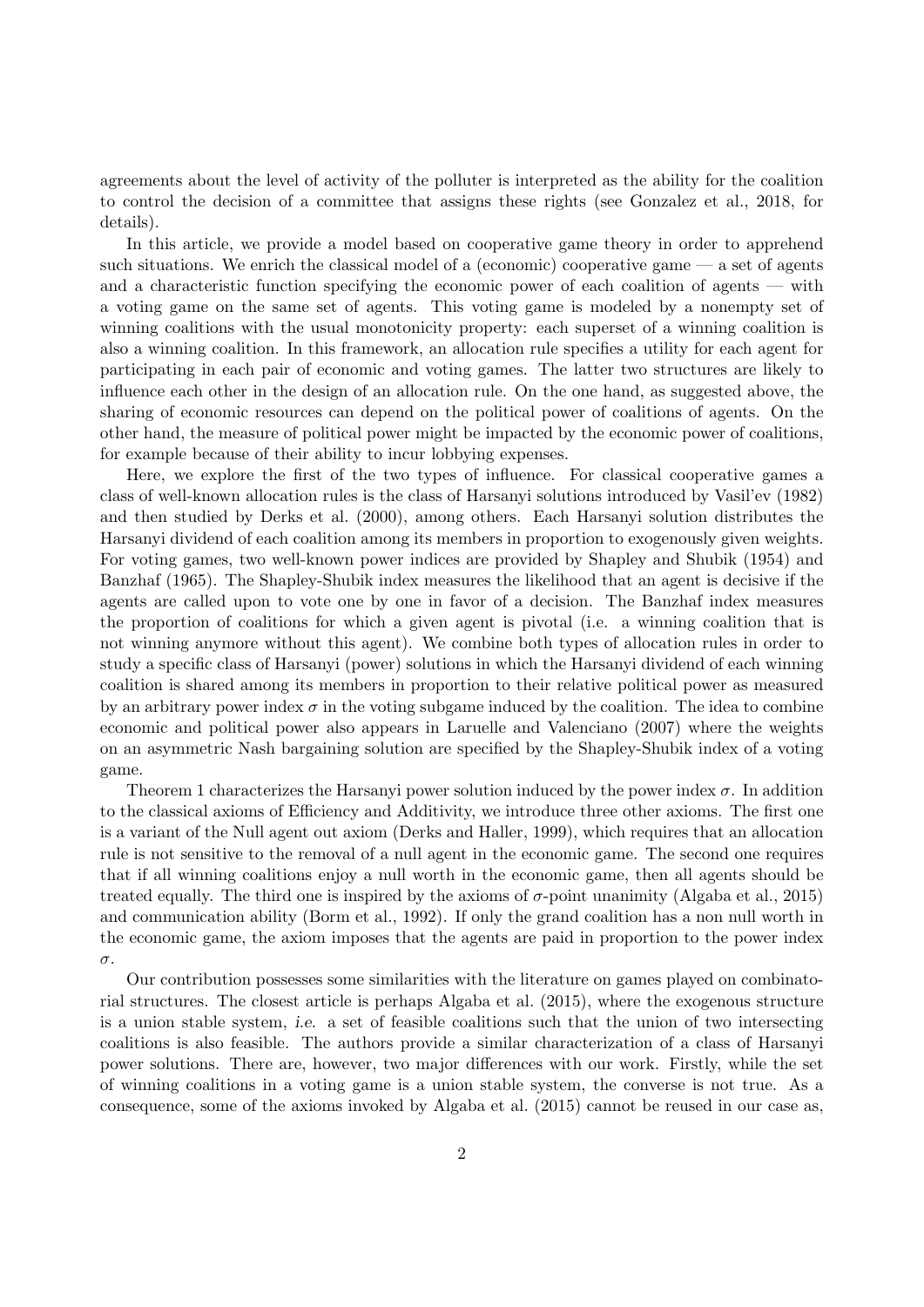for instance, the Inessential support property. Secondly, any set of connected coalitions on a graph is a union stable system, which implies that games played on union stable systems can be seen as a generalization of communication graph games introduced in Myerson (1977). To the contrary, the voting structure that we consider cannot be assimilated to a graph structure. In fact, the set of winning coalitions of a voting game does not always correspond to the set of connected coalitions of a graph on the agent set as pointed by van den Brink (2012). This allows us to replace the classical power measures on graph (such as the degree of each node) by voting power indices.

Another advantage of our contribution is that Theorem 1 is still valid on the larger class of games played on union stable systems subject to a minor adaptation of the axiom of Efficiency (Theorem 3). We also single out the relevant Harsanyi power solutions obtained by using, in the voting game, the Shapley-Shubik power index, the Banzhaf index and the Equal division power index, respectively. The latter one coincides with the Myerson value for games played on union stable systems introduced by Algaba et al. (2001). Theorem 2 provides a comparable axiomatization of these three Harsanyi power solutions.

The rest of the article is organized as follows. Section 2 introduces the material necessary to state our results. The main result is stated in Section 3. Section 4 presents the characterization of three relevant Harsanyi power solutions. Section 5 adapts our main result to the broader class of games on union stable systems. Section 6 concludes.

#### 2. Preliminaries

#### 2.1. Notation

The cardinality of a finite set  $S$  will be denoted either by the lower case  $s$  or by the symbol |S|. The collection of all subsets of S will be denoted by  $2^S$ , and, for notational convenience, we will write singleton  $\{i\}$  as i. If a linear space V is the direct sum of the subspaces  $V^1$  and  $V^2$ , we write  $V = V^1 \oplus V^2$ .

#### 2.2. Cooperative games

Let N be the universe of potential agents and let  $N \subseteq \mathbb{N}$  a finite set of n agents. Each subset  $S$  of  $N$  is called a coalition and  $N$  is often called the grand coalition. A cooperative transferable utility (TU)-game is a pair  $(N, v)$  where  $N \subseteq \mathbb{N}$  and  $v : 2^N \longrightarrow \mathbb{R}$  is a coalition function such that  $v(\emptyset) = 0$ . For each coalition  $S \subseteq N$ ,  $v(S)$  describes the worth of S when its members cooperate. Denote by G the set of all TU-games. The subgame of a TU-game  $(N, v) \in G$  with respect to an agent set  $S \subseteq N$  is the TU-game  $(S, v_S) \in G$  where for each  $T \subseteq S$ ,  $v_S(T) = v(T)$ .

Two distinct agents  $i, j \in N$  are equal agents in  $(N, v) \in G$  if, for each coalition  $S \subseteq N \setminus \{i, j\}$ ,  $v(S \cup i) = v(S \cup j)$ . Agent  $i \in N$  is a null agent in  $(N, v) \in G$ , if, for each  $S \subseteq N \setminus i$ ,  $v(S \cup i) = v(S)$ .

Given a finite set of agents N and a nonempty coalition  $S \subseteq N$ , the unanimity TU-game  $(N, u<sub>S</sub>) \in G$  is defined as  $u<sub>S</sub>(T) = 1$  if  $T \supseteq S$  and  $u<sub>T</sub>(S) = 0$  otherwise. It is well known that the collection of unanimity TU-games  $u_S, S \subseteq N, S \neq \emptyset$ , forms a basis for the linear space of coalition functions v on a fixed agent set  $N \subseteq \mathbb{N}$ . As a result, each TU-game  $(N, v)$  can be written as a linear combination of unanimity TU-games in a unique way, as follows

$$
v = \sum_{S \subseteq N, S \neq \emptyset} \Delta_v(S) u_S,\tag{1}
$$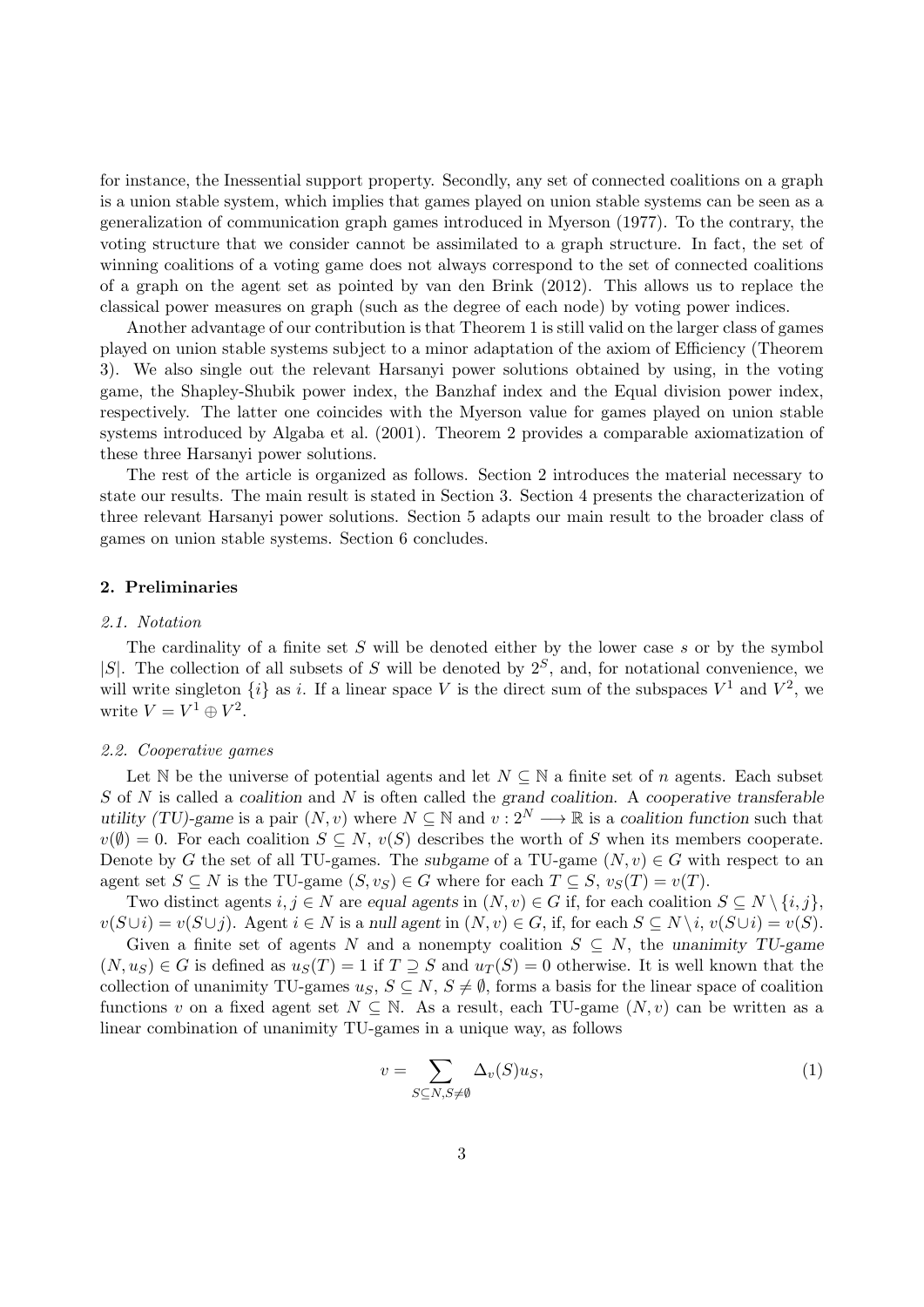where the coordinates  $\Delta_v(S)$  are called the Harsanyi dividends (Harsanyi, 1959) of  $(N, v)$ , and are computed through the following expression,

$$
\Delta_v(S) = v(S) - \sum_{T \subsetneq S} \Delta_v(T), \quad \forall S \subseteq N, S \neq \emptyset.
$$
\n
$$
(2)
$$

Remark 1 From the recursive formula (2), it is satisfied,

- 1. If agent  $i \in N$  is a null agent in  $(N, v) \in G$ , then, for each  $S \ni i$ , we have  $\Delta_v(S) = 0$ .
- 2. Given a TU-game  $(N, v) \in G$  and its subgame  $(S, v_S)$ , it holds that, for each nonempty  $T \subseteq S$ ,  $\Delta_{v_S}(T) = \Delta_v(T)$ .

 $\Box$ 

#### 2.3. Union stable systems

A set system is a pair  $(N, \mathcal{F})$  where N represents a finite set of agents and  $\mathcal{F} \subseteq 2^N$  is a collection of feasible coalitions. A set system  $(N, \mathcal{F})$  is union stable if for  $S, T \in \mathcal{F}$  such that  $S \cap T \neq \emptyset$  it holds that  $S \cup T \in \mathcal{F}$ . Denote by US the set of union stable systems  $(N, \mathcal{F})$  where  $N \subseteq \mathbb{N}$  and  $\mathcal{F} \subseteq 2^N$ .

In most cases, it is more transparent to represent a union stable system  $(N, \mathcal{F})$  by its supports, being a subset of  $\mathcal F$  from which, with some specified operations, we can generate the full union stable system. Consider the set

$$
E(\mathcal{F}) = \{ R \in \mathcal{F} : \text{ there are } S, T \in \mathcal{F}, S \neq R, T \neq R, S \cap T \neq \emptyset, \text{ with } R = S \cup T \},\
$$

consisting of those feasible coalitions, which can be written as the union of two distinct feasible coalitions with a nonempty intersection. The complement of the set  $E(\mathcal{F})$  with respect to  $\mathcal{F}$ , denoted by  $B(F)$ , is called the basis of  $(N, F)$  and its elements are the supports of  $(N, F)$ . Therefore, each support cannot be expressed as the union of two distinct feasible coalitions with a nonempty intersection. In Algaba et al. (2000), it is shown that  $\mathcal F$  can be generated inductively from the basis  $B(\mathcal{F})$ . Precisely, this inductive process defines a closure operator  $\overline{\ } : 2^{\mathcal{F}} \longrightarrow 2^{\mathcal{F}}$ , and  $B(\mathcal{F})$  is the minimal subset of F such that  $\overline{B(F)} = \mathcal{F}$ .

Given a set system  $(N, \mathcal{F})$ , a coalition  $T \subseteq S \subseteq N$  is called a  $\mathcal{F}$ -component of S if  $T \in \mathcal{F}$  and there exists no  $R \in \mathcal{F}$  such that  $T \subsetneq R \subseteq S$ . Therefore, the F-components of S are the maximal feasible coalitions that belong to F and are contained in S. We denote by  $C_{\mathcal{F}}(S)$  the collection, possibly empty, of the  $F$ -components of  $S$ . Union stable systems can be characterized in terms of the F-components of a coalition in the following way: The set system  $(N, \mathcal{F})$  is union stable if and only if for any  $S \subseteq N$  such that  $C_{\mathcal{F}}(S) \neq \emptyset$ , the F-components of S are a collection of pairwise disjoint subsets of S (see Algaba et al., 2000).

For a union stable system  $(N, \mathcal{F}) \in US$  and coalition  $S \subseteq N$ , we denote by  $(S, \mathcal{F}_S)$  the subsystem induced by S and given by  $\mathcal{F}_S = \{T \in \mathcal{F} : T \subseteq S\}$ . It is easy to see that  $(S, \mathcal{F}_S) \in US$ .

#### 2.4. Cooperative games on union stable systems and Harsanyi power solutions

In a TU-game  $(N, v) \in G$ , any coalition  $S \subseteq N$  is assumed to be able to form and earn the worth  $v(S)$ . However, in most applications not every set of participants can form a feasible coalition. Therefore, cooperative game-theoretic models have been developed that take into account restrictions on coalition formation. They consider a set of feasible coalitions  $\mathcal{F} \subseteq 2^N$  that need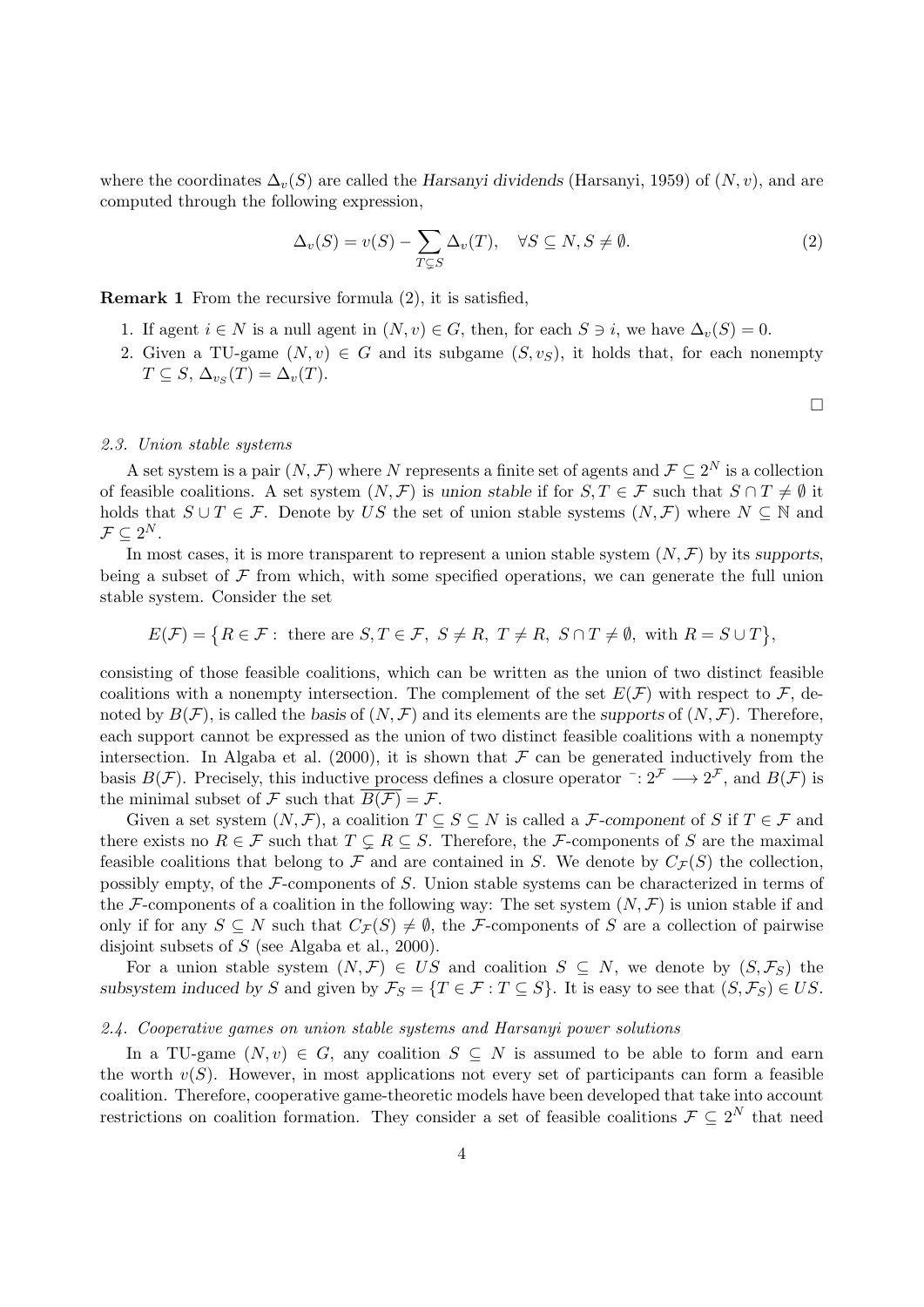not contain all subsets of the agent set N. Formally, a  $TU$ -game on a union stable system is a triplet  $(N, v, \mathcal{F})$  where  $(N, v)$  is TU-game in G and  $(N, \mathcal{F})$  is a union stable set system in US representing the set of feasible coalitions. The possible gains from cooperation as modeled by  $(N, v)$ and the restrictions on cooperation reflected by the union stable system  $(N, \mathcal{F})$  are incorporated in a F-restricted TU-game  $(N, v^{\mathcal{F}})$  defined as

$$
v^{\mathcal{F}}(S) = \sum_{T \in C_{\mathcal{F}}(S)} v(T), \quad \forall S \subseteq N.
$$
\n(3)

The definition of the F-restricted game can be understood as follows. If coalition  $S \in \mathcal{F}$ , then the members are allowed to cooperate to obtain  $v(S)$ . If S is not a feasible coalition, i.e. S  $\in$  $2^N \setminus \mathcal{F}$ , then not all agents belonging to S are allowed to cooperate. Then, coalition S splits into components (if any) and the best that members of  $S$  can accomplish is to cooperate within each of these components  $T \in C_{\mathcal{F}}(S)$  to obtain  $v(T)$ .

Fix a union stable set system  $(N, \mathcal{F})$ . The set of coalition functions

$$
G^N = \{v: 2^N \longrightarrow \mathbb{R}, v(\emptyset) = 0\},\
$$

forms a linear space  $G^N$  of dimension  $2^n - 1$ . The subspaces  $G^N_{\mathcal{F}}$  and  $G^N_{\overline{\mathcal{F}}}$  of  $G^N$  are defined as follows

 $G_{\mathcal{F}}^{N} = \left\{ v \in G^{N} : \forall S \subseteq N, v(S) = v^{\mathcal{F}}(S) \right\}$  and  $G_{\overline{\mathcal{F}}}^{N}$  $\frac{N}{\mathcal{F}} = \{v \in G^N : \forall S \in \mathcal{F}, v(S) = 0\}.$ 

Obviously, it is satisfied

$$
G^N = G^N_{\mathcal{F}} \oplus G^N_{\overline{\mathcal{F}}}.
$$

Notice that  $v^{\mathcal{F}}$  is the projection of v on  $G_{\mathcal{F}}^{N}$  along  $G_{\overline{\mathcal{F}}}^{N}$ .

Denote by GUS the set of games on union stable systems  $(N, v, \mathcal{F})$  where  $(N, v) \in G$  and  $(N, \mathcal{F}) \in US$ . An allocation rule on GUS is a map  $\Phi$  that assigns to each  $(N, v, \mathcal{F}) \in GUS$  a payoff vector  $\Phi(N, v, \mathcal{F}) \in \mathbb{R}^n$ . Each coordinate  $\Phi_i(N, v, \mathcal{F}) \in \mathbb{R}$  represents agent's *i* payoff for his or her participation in  $(N, v, \mathcal{F}).$ 

In Algaba et al. (2015), the class of Harsanyi power solutions on  $GUS$  is introduced as follows. A power measure for union stable systems is a function  $\sigma$  defined on US which assigns to each union stable system  $(N, \mathcal{F}) \in US$  a nonnegative vector  $\sigma(N, \mathcal{F}) \in \mathbb{R}^n_+$ . Given a power measure  $\sigma$ , the corresponding Harsanyi power solution  $\Phi^{\sigma}$  on US is defined as

$$
\forall i \in N, \quad \Phi_i^{\sigma}(N, v, \mathcal{F}) = \sum_{\substack{S \subseteq N, S \ni i \\ \sum_{j \in S} \sigma_j(S, \mathcal{F}_S) > 0}} \frac{\sigma_i(S, \mathcal{F}_S)}{\sum_{j \in S} \sigma_j(S, \mathcal{F}_S)} \Delta_{v^{\mathcal{F}}}(S) \tag{4}
$$

Hence, the Harsanyi power solution  $\Phi_i^{\sigma}$  assigns to each game on union stable systems  $(N, v, \mathcal{F})$ the Harsanyi solution (see Vasil'ev, 2003) of the corresponding F-restricted game  $(N, v^{\mathcal{F}})$ , where any Harsanyi dividend  $\Delta_{n}F(S)$  of coalition S in the restricted game is distributed to the agents in S proportional to their power in  $(S, \mathcal{F}_S)$ .

Lemma 1 (Algaba et al., 2015, Lemma 1) Let  $(N, v, \mathcal{F}) \in US^N$  be a union stable structure. Then  $\Delta_{v}F(S) = 0$ , for each  $S \notin \mathcal{F}$ .

Thanks to Lemma 1, each Harsanyi power solution  $\Phi^{\sigma}$  can be rewritten as follows

$$
\forall i \in N, \quad \Phi_i^{\sigma}(N, v, \mathcal{F}) = \sum_{\substack{S \in \mathcal{F}, S \ni i \\ \sum_{j \in S} \sigma_j(S, \mathcal{F}_S) > 0}} \frac{\sigma_i(S, \mathcal{F}_S)}{\sum_{j \in S} \sigma_j(S, \mathcal{F}_S)} \Delta_{v^{\mathcal{F}}}(S). \tag{5}
$$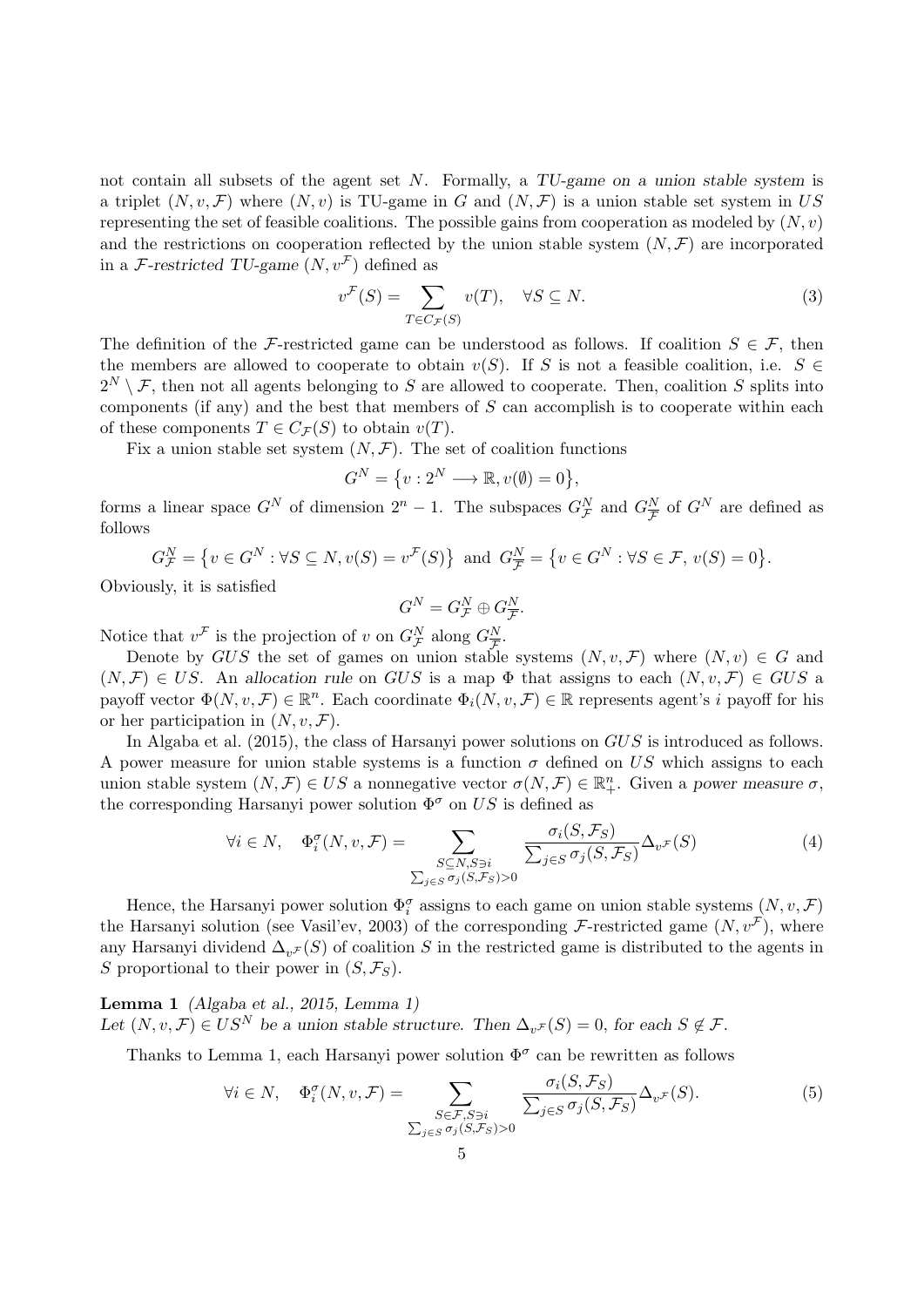#### 2.5. Cooperative games on political structure

Games on union stable systems extend communication graph games as considered in Myerson (1977) and Meessen (1988) and have a close relationship with hypergraphs (Algaba et al., 2004). A communication graph game is a triplet  $(N, v, L)$  where  $(N, v)$  is a TU-game and  $(N, L)$  is a communication graph. It is easy to see that the set system  $(N, \mathcal{F})$  defined by those coalitions  $S \subseteq N$  which induce connected subgraphs  $(S, L(S))$ , where  $L(S)$  denotes the subset of links which are incident to the elements of  $S$ , is a union stable system. The Harsanyi power solutions on  $GUS$  as defined in (4) also extend the Harsanyi power solutions on communication graph games introduced by van den Brink et al. (2011).

On GUS, Algaba et al. (2015) provide axiomatic characterizations of the Harsanyi power solutions and of two well-known Harsanyi power solutions, namely the Myerson value (Myerson, 1977) and the position value (Meessen, 1988). As the latter two Harsanyi power solutions have been initially defined for communication graph games, union stable systems are mainly viewed as generalizations of communication graphs or networks (see also Algaba et al., 2018). In the same way, the proposed power measures are generalizations of power measures for graphs (the degree measure, the equal power measure, etc).

Our main objective is to propose another application of the union stable systems. Assume that a coalition of agents may have the capacity to produce  $v(S)$  but does not have the legal authority or political power to implement this activity. It such a situation, it is necessary to separate the economic and political structures. The economic structure is modeled by a classical cooperative game. In order to model the political structure in a population, we consider voting games. A voting game is a pair  $(N, W)$  where  $N \subseteq \mathbb{N}$  is a finite set of agents and W is a collection of elements of  $2^N$  satisfying the following properties:

- 1.  $W \neq \emptyset$ :
- 2.  $\emptyset \notin \mathcal{W}$ ;
- 3. If  $T \supset S$  and  $S \in \mathcal{W}$ , then  $T \in \mathcal{W}$ .

Coalitions in  $W$  are called winning coalitions. Properties 1 and 2 indicate that the voting game admits at least one winning coalition and that the empty set is not a winning coalition. Property 3 is monotonicity property ensuring that if a coalition is winning, then any superset inherits this quality. Combining Properties 1 and 3, one obtains that the full set of agents  $N$  is a winning coalition, i.e  $N \in W$ . Intuitively a voting game represents a committee where the coalition N is the set of members of this committee and  $W$  is the set of coalitions that can control the decision of the committee. The subset  $M(\mathcal{W}) \subseteq \mathcal{W}$  denotes the (nonempty) subset of minimal winning coalitions in W with respect to set inclusion, i.e. a coalition is a minimal winning coalition if it does not include any other winning coalition. By  $V$  is denoted the set of voting games.

It is easy to check that  $V \subseteq US$ , (joining to the set of winning coalitions, the empty set). Indeed, for each voting game  $(N, W) \in V$  and each  $S, T \in W$  such that  $S \cap T \neq \emptyset$ ,  $S \cup T \in W$  by point 3 of the definition of a voting game. The subset of minimal winning coalition  $M(\mathcal{W})$  is the basis of  $(N, W)$  viewed as a union stable set system, and each  $S \in M(W)$  is a support.

The subgame of a voting game  $(N, W) \in V$  with respect to a winning coalition  $S \subseteq W$  is the voting  $(S, \mathcal{W}_S) \in V$  such that  $\mathcal{W}_S = \{T \in \mathcal{W} : T \subseteq S\}.$ 

For each nonempty coalition  $S \in N$ , we denote by  $(N, \mathcal{W}_{S}^{*})$  the voting game on N such that S is the unique minimal winning coalition of  $\mathcal{W}_S^*$ ,

$$
\mathcal{W}_S^* = \{ T \subseteq N : S \subseteq T \subseteq N \}.
$$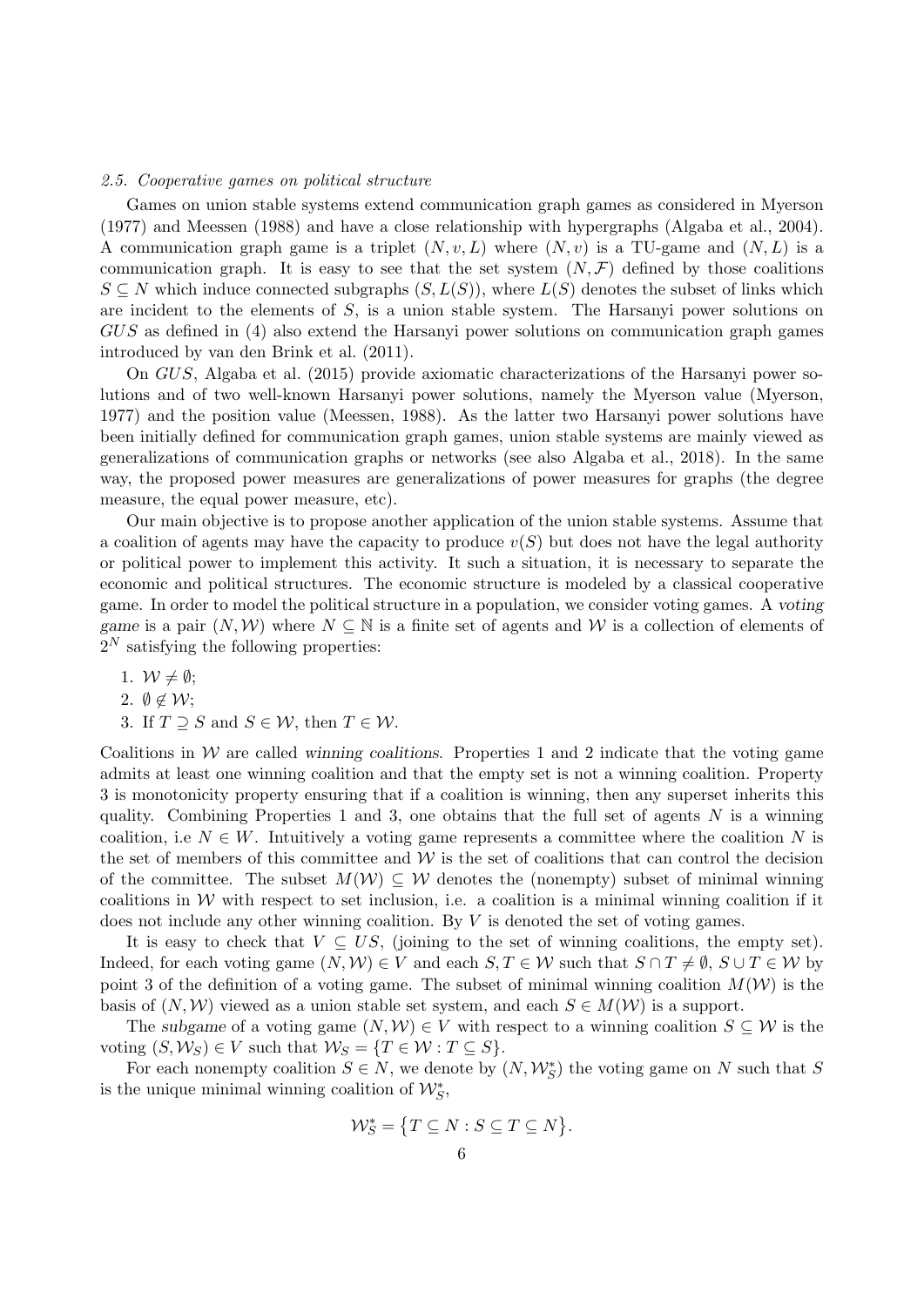By definition, each  $(N, W) \in V$  can be represented as the union of the voting games  $(N, W_S^*),$ with  $S \in M(\mathcal{W})$ , i.e.,

$$
\mathcal{W} = \bigcup_{S \in M(\mathcal{W})} \mathcal{W}_S^*.
$$
\n<sup>(6)</sup>

A power measure on V is usually named a power index. Formally, a power index  $\sigma$  is a map on  $V$  that assigns a numerical voting power to each agent in each voting game, that is, for each  $(N, \mathcal{W})$  and each  $i \in N$ ,  $\sigma_i(N, \mathcal{W}) \in \mathbb{R}_+$  is a numerical measure of i's voting power in the committee N where the winning coalitions are represented by  $W$ . For convenience, we do not consider here the null power index  $\sigma^0$ , which distributes a null power to every member of a committee, i.e.,  $\sigma^0(N, \mathcal{W}) = (0, \ldots, 0).$ 

The most well-known power indices in the literature are undoubtedly the Shapley-Shubik power index (Shapley and Shubik, 1954) and the Banzhaf power index (Banzhaf, 1965). Essential to the construction of these power indices is the concept of pivotal agent. Given a voting game  $(N, W) \in V$ , agent  $i \in N$  is pivotal in coalition  $S \ni i$  if leaving this coalition turns it from a winning coalition  $(S \in \mathcal{W})$  into a losing coalition  $(S \setminus i \in 2^N \setminus \mathcal{W})$ .

The Banzhaf power index  $Bz_i(N, W)$  of an agent  $i \in N$  in a voting game  $(N, W) \in V$  is defined as the fraction of coalitions for which  $i$  is pivotal under the assumption that each coalition of agents has the same probability to be formed. Formally,

$$
\forall i \in N, \quad \text{Bz}_i(N, \mathcal{W}) = \frac{1}{2^{n-1}} |\{ S \in \mathcal{W} : S \setminus i \in 2^N \setminus \mathcal{W} \}|.
$$

The Shapley-Shubik index is based on a different probabilistic model of coalition formation. The agents are totally ordered according to a bijection  $\pi : N \longrightarrow N$ . Let  $\Pi_N$  be the set of bijections on N. For N,  $i \in N$  and  $\pi \in \Pi_N$ , coalition

$$
P_i(\pi) = \{ j \in N : \pi(j) \le \pi(i) \} \subseteq N,
$$

contains agent i together with the agents that appear before i according to  $\pi$ . Assuming that the probability of drawing each  $\pi \in \Pi_N$  is  $1/n!$ , the Shapley-Shubik power index for voter i in  $(N, W) \in V$  is defined as the fraction of orderings  $\pi$  in which i is pivotal in  $P_i(\pi)$ :

$$
\forall i \in N, \quad \text{Sh}_i(N, \mathcal{W}) = \frac{1}{n!} \big| \{ \pi \in \Pi : P_i(\pi) \in \mathcal{W}, P_i(\pi) \setminus i \in 2^N \setminus \mathcal{W} \} \big|.
$$

Another well-known power index is the Equal division power index ED which distributes the same fraction of power to each agent, i.e,

$$
\forall i \in N, \quad \mathbf{ED}_i(N, \mathcal{W}) = n^{-1}.
$$

Note that the Harsanyi power solution obtained for the Equal division power index , $\Phi^{ED}$  on GV, is the Myerson value for union stable systems (Algaba et al. 2001), i.e.,

$$
\forall i \in N, \quad \Phi_i^{ED}(N, v, \mathcal{W}) = \sum_{S \subseteq \mathcal{W}, S \ni i} \frac{1}{s} \Delta_{v^{\mathcal{W}}}(S), \tag{7}
$$

In this paper, we consider mainly the subclass of games on union stable systems  $(N, v, W)$ where  $(N, v) \in G$  and  $(N, W) \in V$ . Denote by  $GV \subseteq GUS$  this class of games. In particular, we provide an axiomatic characterization of the Harsanyi power solutions, as defined in (4), on GV .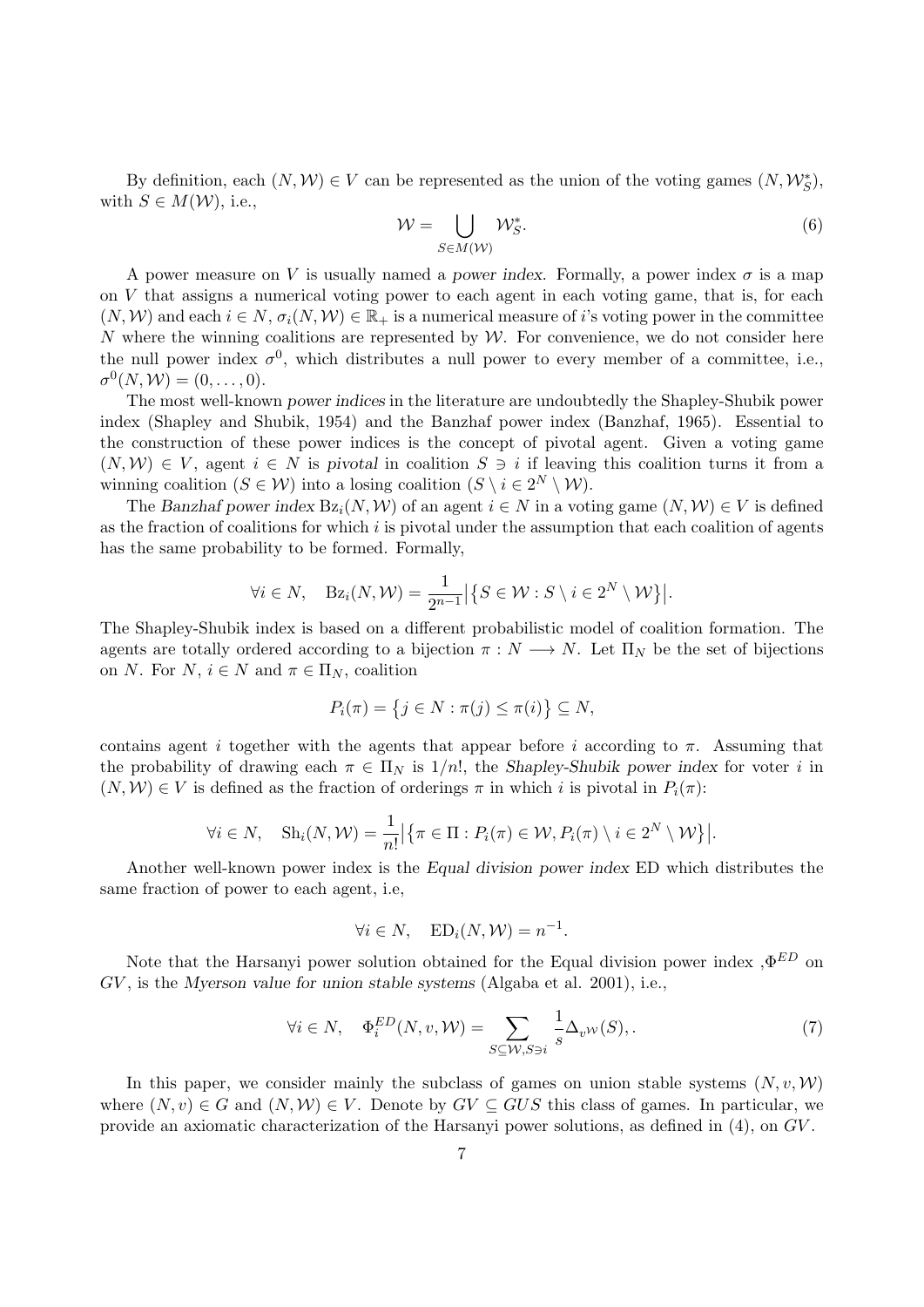It should be noted that such a restriction is not as innocent as it seems. To characterize the Harsanyi power solutions on GUS, Theorem 5 in Algaba et al. (2015) invokes the inessential support property. This axiom says that given a unanimity game  $(N, u<sub>S</sub>)$  on a nonempty feasible coalition  $S \in \mathcal{F}$ , the allocation rule does not depend on those supports which contain at least one agent outside of coalition S.

**Inessential support property** An allocation rule  $\Phi$  on  $GUS$  satisfies the inessential support property if, for each union stable system  $(N, \mathcal{F}) \in US, c \in \mathbb{R}, S \in \mathcal{F}, S \neq \emptyset$ , and  $T \in B(\mathcal{F})$  such that  $T \not\subseteq S$ , it holds that

$$
\Phi(N, c u_S, \mathcal{F}) = \Phi(N, c u_S, \overline{B(\mathcal{F}) \setminus \{T\}}).
$$

We cannot use this axiom on GV because  $\overline{B(\mathcal{F}) \setminus \{T\}}$  does not necessarily belongs to V as illustrated in the following example.

**Example 1** Let  $(N, W)$  be a voting game, with  $N = \{1, 2, 3\}$  and  $W = \{\{1, 2\}, \{1, 3\}, \{1, 2, 3\}\}.$ The basis  $B(W)$  or the set of minimal winning coalitions is given by  $M(W) = \{\{1, 2\}, \{1, 3\}\}\.$  If the support  $\{1,3\}$  is removed of the structure then  $\overline{B(W)\setminus\{1,3\}} = \{\{1,2\}\}\$ , but  $(N,\{\{1,2\}\})$ does not belong to  $V$  since  $N$  is not a winning coalition.

Theorem 6 in Algaba et al. (2015) considers the superfluous agent property to provide an alternative characterization of the Harsanyi power solutions on GUS. Agent i is superfluous in  $(N, v, \mathcal{F}) \in GUS$  if i is null in the F-restricted game  $(N, v^{\mathcal{F}})$ . The superfluous agent property indicates that the allocation rule is insensible to the removal of feasible coalitions containing agent i.

Superfluous agent property An allocation rule  $\Phi$  on  $GUS$  satisfies the superfluous agent property if for each  $(N, v, \mathcal{F}) \in GUS$  and each superfluous agent i, it holds that

$$
\Phi(N, v, \mathcal{F}) = \Phi(N, v, \mathcal{F}_{N \setminus i}),
$$

where  $\mathcal{F}_{-i} = \{S \in \mathcal{F} : i \notin S\}$  is given by all those feasible coalitions in  $\mathcal{F}$  which do not contain agent i. When deleting coalitions containing a particular agent of a union stable system, the remaining collection of coalitions is still a union stable system. However, this property cannot be used on GV since the set of feasible coalitions defined by  $\mathcal{W}_{N\setminus i}$  does not contain N. Consequently, the set system  $(N, \mathcal{W}_{N \setminus i})$  does not belong to the set V of voting games on N.

**Remark 2** For each  $(N, v, W) \in GV$ , the expression of the *F*-restricted game  $(N, v^W) \in G_W$  as defined in (3) takes the following form

$$
v^{\mathcal{W}}(S) = \begin{cases} v(S), & \text{if } S \in \mathcal{W}, \\ 0, & \text{otherwise.} \end{cases}
$$

Moreover, note that

$$
G_W^N = \{ v \in G^N : \forall S \in 2^N \setminus \mathcal{W}, \, v(S) = 0 \}.
$$
\n
$$
(8)
$$

Indeed, from the above expression of  $v^{\mathcal{W}}$ , it is obvious that

$$
G_{\mathcal{W}}^{N} \subseteq \{ v \in G^{N} : \forall S \in 2^{N} \setminus \mathcal{W}, v(S) = 0 \}.
$$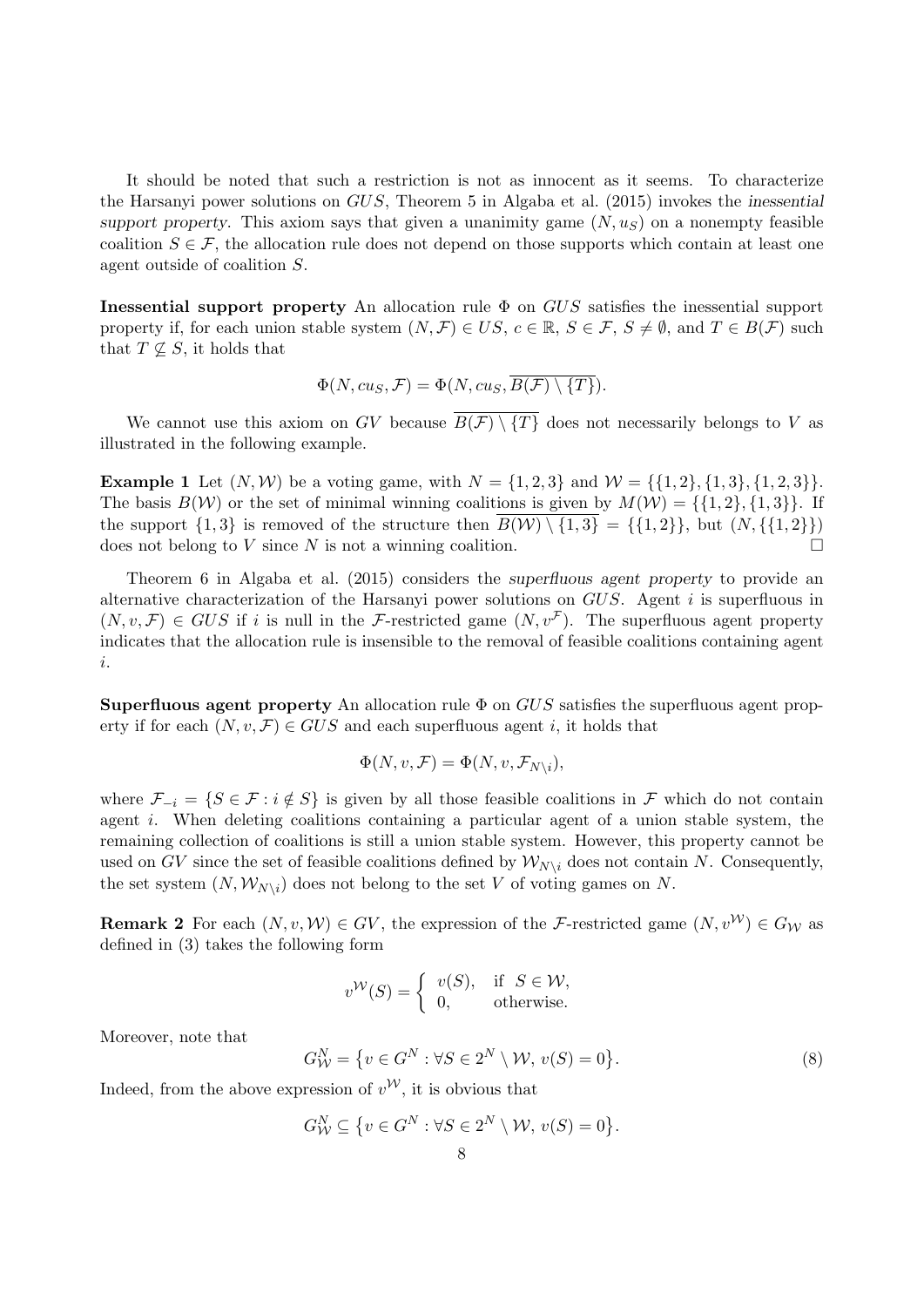Conversely, consider v such that, for each  $S \in 2^N \setminus \mathcal{W}$ ,  $v(S) = 0$ . First, if  $S \in 2^N \setminus \mathcal{W}$ , then, by definition of  $(N, W)$ ,  $C_W(S) = \emptyset$  and so  $v^W(S) = 0 = v(S)$ . Second, if  $S \in W$  we also have, by definition of  $v^{\mathcal{W}}, v(S) = v^{\mathcal{W}}(S)$ . Therefore,

$$
G_{\mathcal{W}}^{N} \supseteq \{v \in G^{N} : \forall S \in 2^{N} \setminus \mathcal{W}, v(S) = 0\},\
$$

showing that equality (8) holds.  $\square$ 

By Lemma 1, for each power index  $\sigma$  on GV, the corresponding Harsanyi power solution  $\Phi^{\sigma}$ on GV can be written as

$$
\forall i \in N, \quad \Phi_i^{\sigma}(N, v, V) = \sum_{S \in \mathcal{W}, S \ni i} \frac{\sigma_i(S, \mathcal{W}_S)}{\sum_{j \in S} \sigma_j(S, \mathcal{W}_S)} \Delta_{v^{\mathcal{W}}}(S)
$$
(9)

The above expression is well-defined since, by assumption, we do not consider the null power index (i.e., the situation  $\sum_{j \in S} \sigma_j(S, \mathcal{W}_S) = 0$  is excluded).

#### 3. Axiomatic characterizations on GV

In this section, we propose a characterization of the Harsanyi power solutions on GV . First, we recall two standard axioms for allocation rules  $\Phi$  on  $GV$ .

Efficiency For each  $(N, v, W) \in GV$ , it holds that

$$
\sum_{i\in N}\Phi_i(N,v,\mathcal{W})=v(N).
$$

Additivity For every  $(N, v, W) \in GV$  and  $(N, u, W) \in GV$ , it holds that

$$
\Phi(N, v, \mathcal{W}) + \Phi(N, u, \mathcal{W}) = \Phi(N, v + u, \mathcal{W}),
$$

where the TU-game  $(N, v + u) \in GV$  is defined as  $(v + u)(S) = v(S) + u(S)$  for each  $S \subseteq N$ .

Next, we introduce two new axioms. The first one indicates that if the game  $(N, v)$  vanishes on the subset  $W$  of winning coalitions, then all agents are treated equally. If we interpret  $(N, W)$  as a political game and  $(N, v)$  as an economic game, this axiom indicates that differences in payoffs between agents can only appear if coalitions with political power also have economic power.

**Equality** For each  $(N, v, W) \in GV$  such that  $v \in G^N_{\overline{W}}$ , it holds that for each  $i, j \in N$ ,

$$
\Phi_i(N, v, \mathcal{W}) = \Phi_j(N, v, \mathcal{W}).
$$

**Proposition 1** If  $\Phi$  is an allocation rule on GV that satisfies efficiency, additivity, and equality, then

$$
\Phi(N, v, \mathcal{W}) = \Phi(N, v^{\mathcal{W}}, \mathcal{W}).
$$
\n(10)

Proof. Let  $\Phi$  be an allocation rule as hypothesized, and take any  $(N, v, W) \in GV$ . We have  $(N, v, W) = (N, v - v^W + v^W, W)$ . By additivity,

$$
\Phi(N, v - v^{\mathcal{W}} + v^{\mathcal{W}}, \mathcal{W}) = \Phi(N, v - v^{\mathcal{W}}, \mathcal{W}) + \Phi(N, v^{\mathcal{W}}, \mathcal{W}).
$$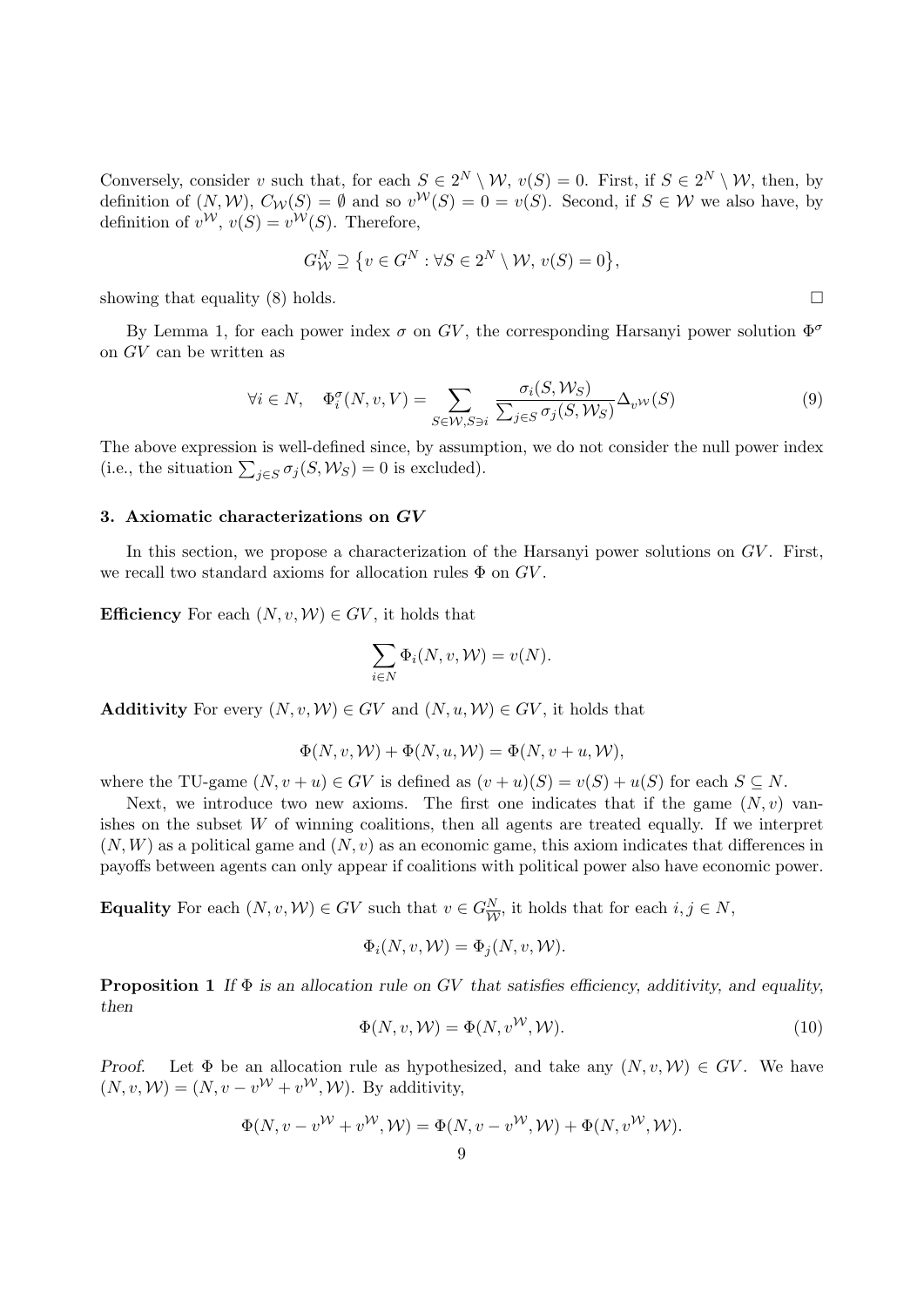The coalition function  $v - v^{\mathcal{W}}$  belongs to  $G_{\overline{\mathcal{W}}}^N$  and  $(v - v^{\mathcal{W}})(N) = 0$  since  $N \in \mathcal{W}$ . By equality and efficiency, we obtain

$$
\Phi(N, v - v^{\mathcal{W}}, \mathcal{W}) = (0, \dots, 0),
$$

and, hence,

$$
\Phi(N, v - vW + vW, W) = \Phi(N, v, W) = \Phi(N, vW, W).
$$

The second axiom is a weak version of the null agent out axiom introduced by Derks and Haller (1999) for allocation rules on G. This axiom indicates that deleting a null agent from the game does not affect the payoff of the other agents. An agent is a null agent in  $(N, v) \in G$  if, for each  $S \ni i, v(S) = v(S \setminus i).$ 

Weak null agent out For each  $(N, v, W) \in GV$  such that  $v \in G_W^N$  and each null agent  $i \in N$  in  $(N, v)$ , it holds that for each  $j \in N \setminus i$ ,

$$
\Phi_j(N,v,\mathcal{W})=\Phi_j(N\setminus i,v_{N\setminus i},\mathcal{W}_{N\setminus i}).
$$

**Remark 3** Weak Null agent out is equivalent to the fact that, for each  $(N, v, W) \in GV$  such that  $v \in G_{\mathcal{W}}^{N}$  and each  $S \neq N$  of null agents in  $(N, v)$ , it holds that for each  $j \in N \setminus S$ ,

$$
\Phi_j(N, v, \mathcal{W}) = \Phi_j(N \setminus S, v_{N \setminus S}, \mathcal{W}_{N \setminus S}).
$$

п

**Remark 4** The combination of efficiency and weak null agent out implies that for each  $(N, v, W)$ GV such that  $(N, v) \in G_{\mathcal{W}}^{N}$  and each null agent in  $(N, v)$ , the latter receives a null payoff. To see this, note that by weak null agent out and efficiency we have

$$
\sum_{j \in N \setminus i} \Phi_j(N, v, \mathcal{W}) = \sum_{j \in N \setminus i} \Phi_j(N \setminus i, v_{N \setminus i}, \mathcal{W}_{N \setminus i}) = v(N \setminus i) = v(N),
$$

where the last equality comes from the fact that i is null in  $(N, v)$ . Therefore,

$$
\sum_{j \in N \backslash i} \Phi_j(N,v,\mathcal{W}) = v(N),
$$

implies  $\Phi_i(N, v, \mathcal{W}) = 0$ . In particular, for each  $(N, \Delta_{v^{\mathcal{W}}}(S)u_S, \mathcal{W}) \in GV$  such that  $S \in \mathcal{W}$ , we have  $\Delta_v \mathcal{W}(S)u_S \in G_{\mathcal{W}}^N$  and agent  $i \in N \backslash S$  is null in  $(N, \Delta_v \mathcal{W}(S)u_S)$ . So,  $\Phi_i(N, \Delta_v \mathcal{W}(S)u_S, \mathcal{W}) = 0$ .  $\Box$ 

**Proposition 2** If  $\Phi$  is an allocation rule on GV that satisfies efficiency, additivity, weak null agent out, and equality, then for each  $i \in N$ ,

$$
\Phi_i(N, v, \mathcal{W}) = \sum_{S \in \mathcal{W}: S \ni i} \Phi_i(S, \Delta_{v^{\mathcal{W}}}(S)u_S, \mathcal{W}_S).
$$
\n(11)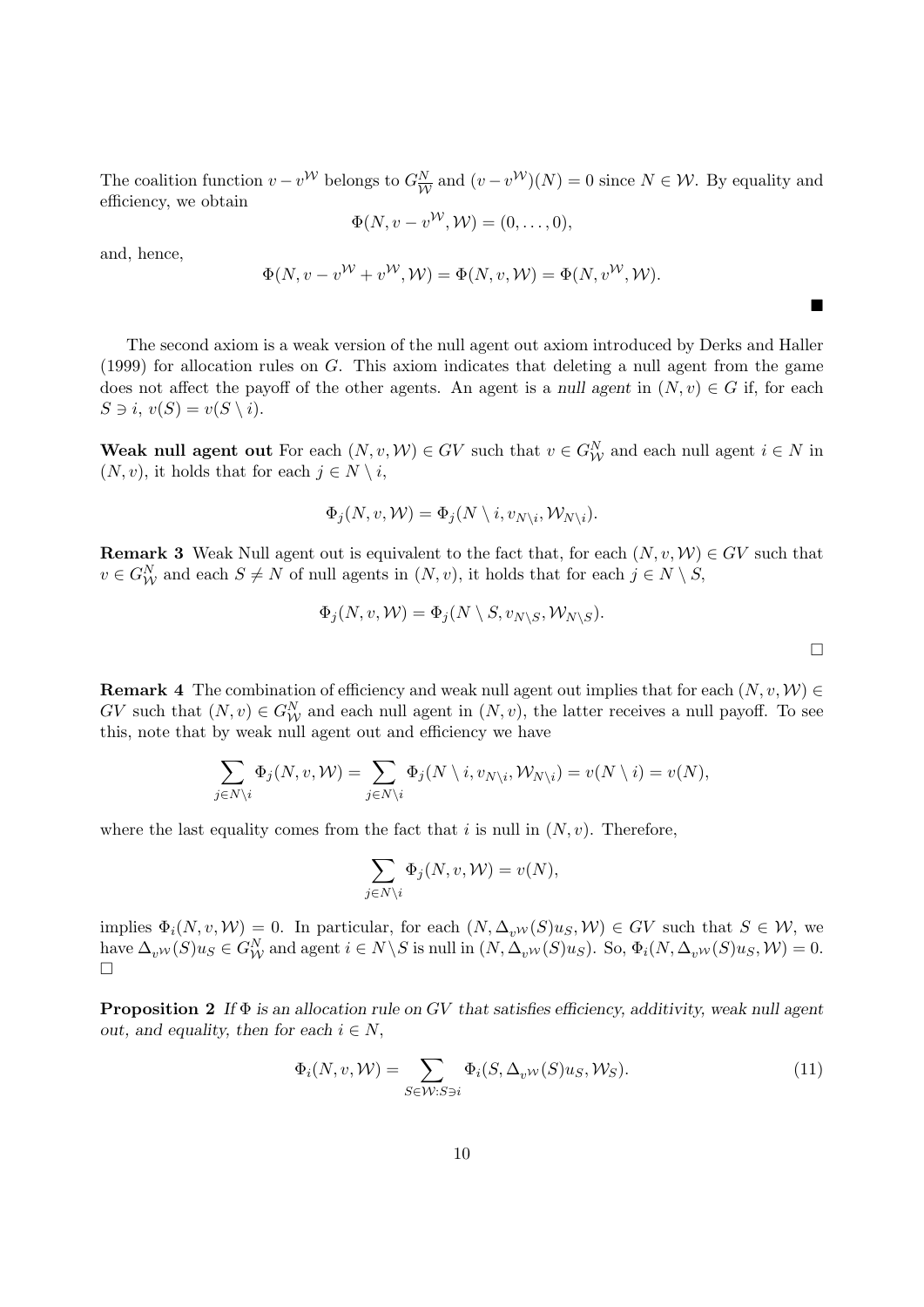Proof. By Proposition 1, it holds that

$$
\Phi(N, v, \mathcal{W}) = \Phi(N, v^{\mathcal{W}}, \mathcal{W}).
$$

By additivity of  $\Phi$  and Lemma 1, we have

$$
\Phi(N, v^{\mathcal{W}}, \mathcal{W}) = \sum_{S \in \mathcal{W}} \Phi(N, \Delta_{v^{\mathcal{W}}}(S)u_S, \mathcal{W}).
$$

Next, take any  $S \in \mathcal{W}$ . As mentioned in Remark 4, each agent  $i \in N \setminus S$  is null in  $(N, \Delta_{vW}(S)u_S)$ and  $\Delta_v \mathcal{W}(S)u_S \in G_{\mathcal{W}}^N$ . Again by Remark 4, we get that for each  $S \in \mathcal{W}, i \in N \setminus S$ ,

$$
\Phi_i(N, \Delta_{v^{\mathcal{W}}}(S)u_S, \mathcal{W}) = 0.
$$

Therefore, we conclude that for each  $i \in N$ ,

$$
\Phi_i(N,v,\mathcal{W}) = \sum_{S \in \mathcal{W}: S \ni i} \Phi_i(N,\Delta_{v^{\mathcal{W}}}(S)u_S, \mathcal{W}).
$$

On the other hand, since each agent of  $N \setminus S$  is null in  $(N, \Delta_{v^{\mathcal{W}}}(S)u_S)$  and  $\Delta_{v^{\mathcal{W}}}(S)u_S \in G_{\mathcal{W}}^N$ , an application of Remark 3 yields that for each  $S \in \mathcal{W}, i \in S$ ,

$$
\Phi_i(N, \Delta_{v^{\mathcal{W}}}(S)u_S, \mathcal{W}) = \Phi_i(S, \Delta_{v^{\mathcal{W}}}(S)u_S, \mathcal{W}_S).
$$

Thus, we finally get for each  $i \in N$ ,

$$
\Phi_i(N, v, \mathcal{W}) = \sum_{S \in \mathcal{W}: S \ni i} \Phi_i(S, \Delta_{v^{\mathcal{W}}}(S) u_S, \mathcal{W}_S),
$$

that is (11) holds, as desired.

The next axiom plays the same role as the axiom of σ-point unanimity used in Algaba et al. (2015). The latter axiom generalizes the communication ability axiom for communication graph TU-games introduced by Borm et al. (1992).

σ-unanimity Let σ be a power index. For each  $(N, au_N, W) \in GV$ , where  $a \in \mathbb{R}$ , there exists  $b \in \mathbb{R}$  such that

$$
\Phi(N, au_N, \mathcal{W}) = b\sigma(N, \mathcal{W}).
$$

**Theorem 1** Let  $\sigma$  a power index. The Harsanyi power solution  $\Phi^{\sigma}$  on GV is the unique allocation rule that satisfies efficiency, additivity, weak null agent out, equality and  $\sigma$ -unanimity.

Proof. (Uniqueness). Let  $\Phi$  be an allocation rule on GV satisfying efficiency, additivity, null agent out, and equality and  $\sigma$ -unanimity. Let  $(N, v, \mathcal{W}) \in GV$ . By Proposition 2, for each  $i \in N$ ,

$$
\Phi_i(N, v, \mathcal{W}) = \sum_{S \in \mathcal{W}: S \ni i} \Phi_i(S, \Delta_{v^{\mathcal{W}}}(S)u_S, \mathcal{W}_S).
$$
\n(12)

Let  $S \in \mathcal{W}$  be a winning coalition. We can apply  $\sigma$ -unanimity on  $(S, \Delta_{v^{\mathcal{W}}}(S)u_S, \mathcal{W}_S)$  to obtain

$$
\Phi(S, \Delta_{v} \mathcal{W}(N) u_S, \mathcal{W}_S) = b \sigma(S, \mathcal{W}_S),
$$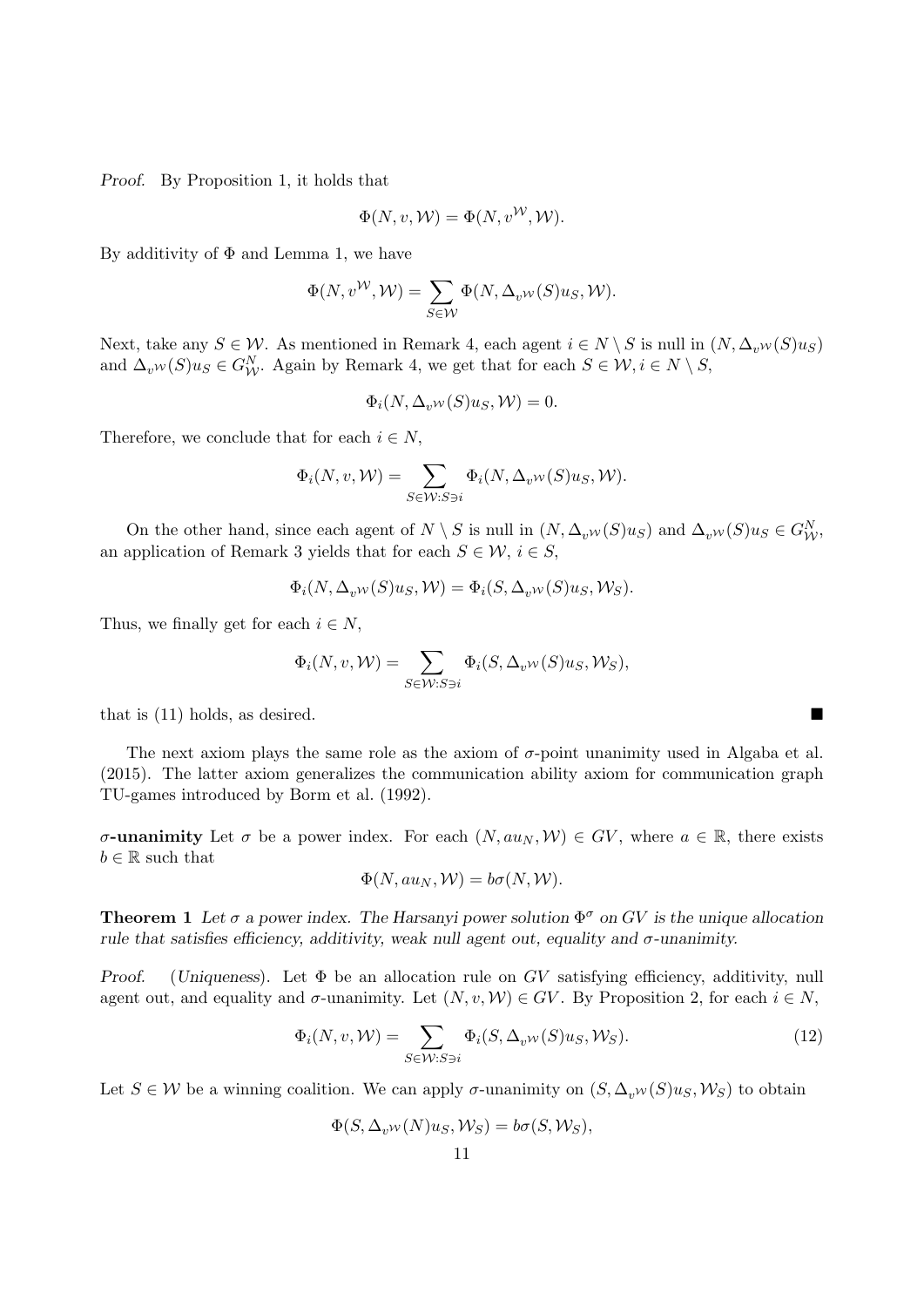for some  $b \in \mathbb{R}$ . By efficiency,

$$
\sum_{i\in N}\Phi_i(S,\Delta_{v^{\mathcal{W}}}(S)u_S,\mathcal{W}_S)=\Delta_{v^{\mathcal{W}}}(S)=b\sum_{i\in S}\sigma_i(S,\mathcal{W}_S),
$$

so that

$$
b = \frac{\Delta_v w(S)}{\sum_{i \in S} \sigma_i(S, \mathcal{W}_S)}.
$$

It follows that  $\Phi(S, \Delta_n w(S)u_S, \mathcal{W}_S)$  is uniquely determined and for each  $i \in N$ ,

$$
\Phi_i(S, \Delta_v w(S)u_S, \mathcal{W}_S) = \frac{\sigma_i(S, \mathcal{W}_S)}{\sum_{j \in S} \sigma_j(S, \mathcal{W}_S)} \Delta_v w(S).
$$

This complete the proof of the uniqueness part.

(Existence) We show that the Harsanyi power solution  $\Phi^{\sigma}$  satisfies the five axioms. **Efficiency**. For each  $(N, v, \mathcal{W}) \in GV$ , we have

$$
\sum_{i \in N} \Phi^{\sigma}(N, v, \mathcal{W}) = \sum_{i \in N} \sum_{S \subseteq \mathcal{W}: S \ni i} \frac{\sigma_i(S, \mathcal{W}_S)}{\sum_{j \in S} \sigma_j(S, \mathcal{W}_S)} \Delta_{v^{\mathcal{W}}}(S)
$$

$$
= \sum_{S \in \mathcal{W}} \sum_{i \in S} \frac{\sigma_i(S, \mathcal{W}_S)}{\sum_{j \in S} \sigma_j(S, \mathcal{W}_S)} \Delta_{v^{\mathcal{W}}}(S)
$$

$$
= \sum_{S \in \mathcal{W}} \Delta_{v^{\mathcal{W}}}(S)
$$

$$
= v^{\mathcal{W}}(N)
$$

$$
= v(N),
$$

where the fourth equality is a consequence of Lemma 1. This shows that  $\Phi^{\sigma}$  satisfies efficiency. Additivity. The proof is similar to the one given by Algaba et al. (2015, Theorem 1), and so it is omitted.

Weak null agent out. Consider any  $(N, v, W) \in GV$  such that  $v \in G_W^N$  and some null agent  $i \in N$ in  $(N, v)$ . Because  $v \in G_{\mathcal{W}}^N$ ,  $v = v^{\mathcal{W}}$ . Therefore, for each nonempty  $S \subseteq N$ ,  $\Delta_v(S) = \Delta_{v^{\mathcal{W}}}(S)$ . In particular, by point 1 of Remark 1, for each  $S \ni i$ ,  $\Delta_v(S) = 0$ . By point 2 of Remark 1, we also have, for each  $S \subseteq N \setminus i$ ,  $\Delta_v(S) = \Delta_{v_{N\setminus i}}(S)$ . It follows that for each  $j \in N \setminus i$ ,

$$
\Phi_j^{\sigma}(N, v, \mathcal{W}) = \sum_{S \in \mathcal{W}: S \ni j} \frac{\sigma_j(S, \mathcal{W}_S)}{\sum_{k \in S} \sigma_k(S, \mathcal{W}_S)} \Delta_v w(S)
$$
  
\n
$$
= \sum_{S \in \mathcal{W}_{N \setminus i}: S \ni j} \frac{\sigma_j(S, \mathcal{W}_S)}{\sum_{k \in S} \sigma_k(S, \mathcal{W}_S)} \Delta_v w(S)
$$
  
\n
$$
= \sum_{S \in \mathcal{W}_{N \setminus i}: S \ni j} \frac{\sigma_j(S, \mathcal{W}_S)}{\sum_{k \in S} \sigma_k(S, \mathcal{W}_S)} \Delta_{((v_{N \setminus i})\mathcal{W})}(S)
$$
  
\n
$$
= \Phi_j^{\sigma}(N \setminus i, v_{N \setminus i}, \mathcal{W}_{N \setminus i}),
$$
  
\n12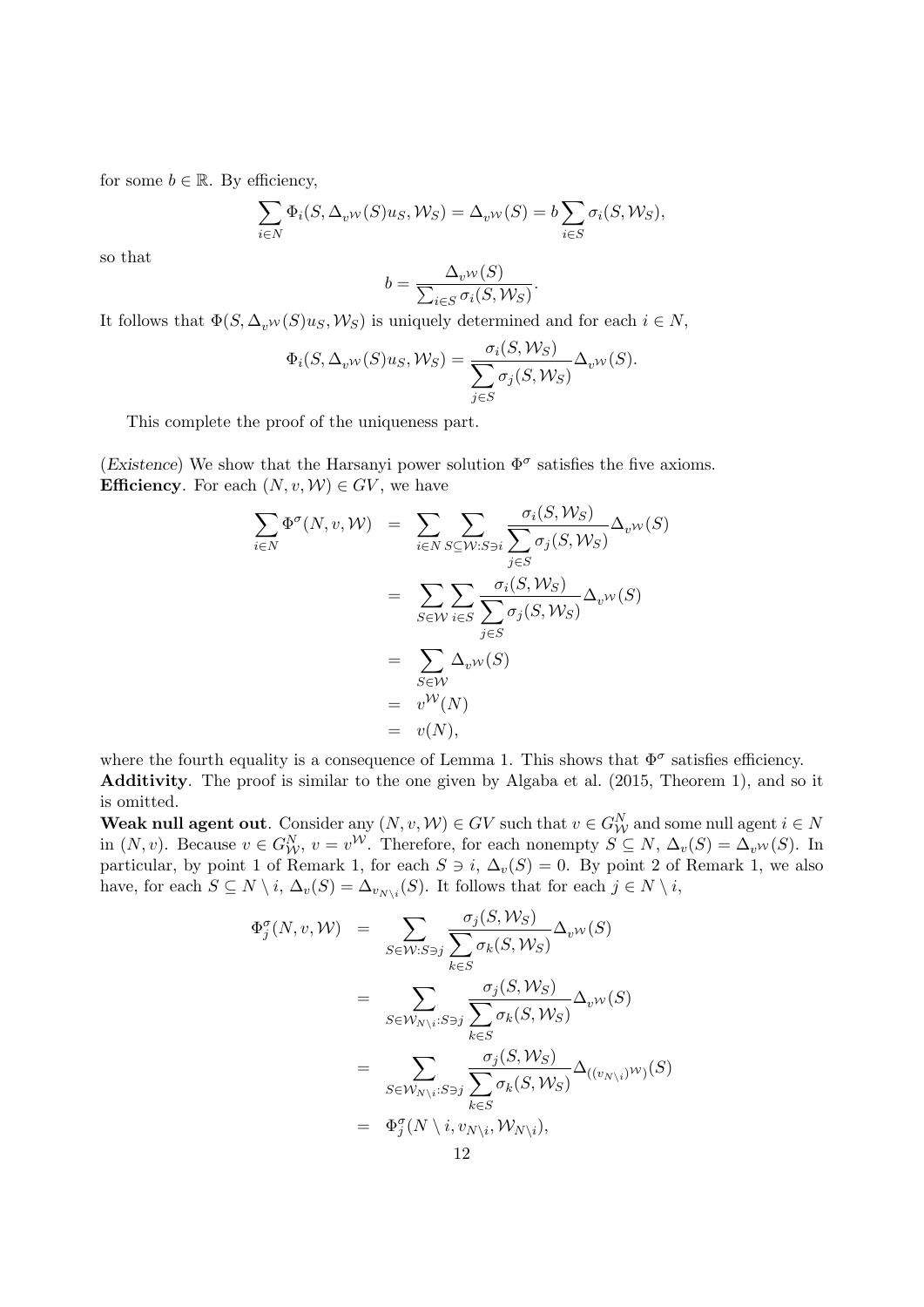showing that  $\Phi^{\sigma}$  satisfies weak null agent out.

**Equality**. Let  $(N, v, W) \in GV$  such that  $v \in G_{\overline{W}}^N$ . In such a case, the W-restricted-game  $(N, v^W)$ is the null game, which implies that  $\Delta_v \mathcal{W}(S) = 0$ , for each nonempty coalition  $S \subseteq N$ . By definition of  $\Phi^{\sigma}$ , we have

$$
\Phi^{\sigma}(N, v, \mathcal{W}) = (0, \dots, 0).
$$

Thus,  $\Phi^{\sigma}$  satisfies equality.

 $\sigma$ -unanimity. Let  $(N, au_N, W) \in GV$  for some  $a \in \mathbb{R}$ . We have  $\Delta_{au_N}(N) = a$ , and, by definition,  $\Phi^{\sigma}$  distributes the following payoffs

$$
\forall i \in N, \quad \Phi_i^{\sigma}(N, au_N, \mathcal{W}) = \frac{\sigma_i(N, \mathcal{W})}{\sum_{j \in N} \sigma_j(N, \mathcal{W})} \Delta_{v^{\mathcal{W}}}(N).
$$

By setting  $b = \Delta_{v^{\mathcal{W}}}(N)/(\sum_{j \in N} \sigma_j(N, \mathcal{W}))$ , we have

$$
\forall i \in N, \quad \Phi_i^{\sigma}(N, au_N, \mathcal{W}) = b\sigma_i(N, \mathcal{W}),
$$

showing that  $\Phi^{\sigma}$  satisfies  $\sigma$ -unanimity.

Note that Theorem 4 (Theorem 6, respectively), in Algaba et al. (2015), characterizes the Harsanyi power solution  $\Phi^{\sigma}$  with respect to  $\sigma$  on the full domain GUS by using component efficiency, component-dummy, additivity,  $\sigma$ -point unanimity, the inessential support property (the superfluous agent property respectively) and connectedness. Component-dummy indicates that agents who do not belong to any support receive a null payoff. Component efficiency, already used in Myerson (1977), indicates that the worth of each component of the grand coalition is distributed among these members. Connectedness indicates that the worth of non-feasible coalitions are irrelevant to compute the payoffs. We have already mentioned why it is not possible to use the inessential support property or the superfluous agent property on the restricted domain GW. Instead, we use a weak version of the null agent out axiom. The main difference between these two axioms is that the former indicates that the allocation rules is indifferent to the removal of some supports in specific situations, whereas the second indicates that the allocation rule is insensible to the removal of some agents – in this case, these are null agents – in specific situations. When some supports are removed, some agents may become isolated. To determine the payoff of these isolated agents, the axiom of component-dummy is used. Conversely, when null agents are removed, the combination of weak null agent and efficiency implies that these agents receive a null payoff (see Remark 4). That is the reason why we don't need to use component-dummy. We use efficiency instead of component-efficiency because in each voting game the grand coalition  $N$  is feasible so that each Harsanyi power solution on  $GW$  distributes the worth obtained by the members of  $N$  when they cooperate. The axioms of  $\sigma$ -point unanimity and  $\sigma$ -unanimity are similar. The requirement contained in connectedness is partially encapsulated in equality which indicates that in situations where the worth of feasible coalitions is null, the worth of non-feasible coalitions are of no use in differentiating agents' payoffs.

#### 4. The Harsanyi-Shapley-Shubik solution, the Harsanyi-Banzhaf solution, and the Myerson value

In this section, we focus our attention on three Harsanyi power solutions on  $GV$ . The Myerson value, given by (7), is the Harsanyi power solution  $\Phi^{ED}$ , where the Equal division power index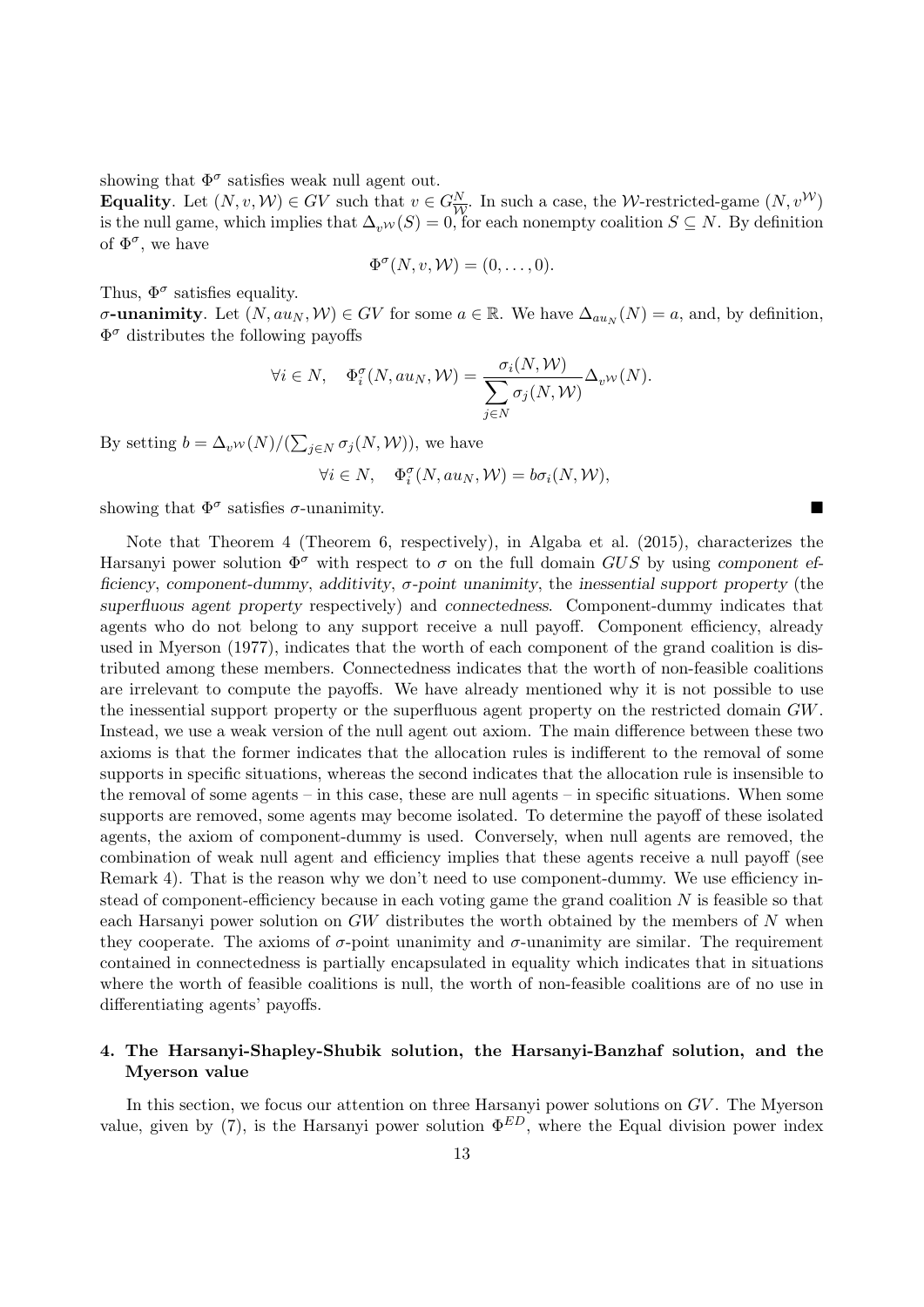$ED$  is used to distribute the Harsanyi dividends of the W-restricted game. We introduce two other Harsanyi power solutions. The first one, defined as  $\Phi^{Sh}$ , is such that the Harsanyi dividend of each coalition in the  $W$ -restricted game is distributed to its members proportionally to their Shapley-Shubik power index with respect to this coalition. For this reason, it is referred to as the Harsanyi-Shapley-Shubik solution. The third Harsanyi power solution is the Harsanyi-Banzhaf solution defined as  $\Phi^{Bz}$ . It is such that the Banzhaf power index is used to distribute the Harsanyi dividends of the  $W$ -restricted game. Formally, we have

$$
\forall i \in N \quad \Phi_i^{Sh}(N, v, \mathcal{W}) = \sum_{S \subseteq \mathcal{W}: S \ni i} \frac{Sh_i(S, \mathcal{W}_S)}{\sum_{j \in S} Sh_j(S, \mathcal{W}_S)} \Delta_{v^{\mathcal{W}}}(S),
$$

and

$$
\forall i \in N, \quad \Phi_i^{Bz}(N, v, \mathcal{W}) = \sum_{S \subseteq \mathcal{W}: S \ni i} \frac{Bz_i(S, \mathcal{W}_S)}{\sum_{j \in S} Bz_j(S, \mathcal{W}_S)} \Delta_v w(S).
$$

We provide a comparable axiomatization of these three Harsanyi power solutions on GV. To this end, we need to introduce other axioms for an allocation rule  $\Phi$  on  $GV$ .

**Strong equal treatment of equal agents** For every  $(N, v, W) \in GV$  and pair of agents  $\{i, j\} \subset$ N which are equal in  $(N, v)$  and  $(N, W)$ , it holds that

$$
\Phi_i(N, v, \mathcal{W}) = \Phi_j(N, v, \mathcal{W}).
$$

**Null voting power** For every  $(N, v, W) \in GV$  and null agent  $i \in N$  in  $(N, W)$ , it holds that

$$
\Phi_i(N, v, \mathcal{W}) = 0.
$$

Strong equal treatment of equal agents indicates that two equal agents both in the economic game  $(N, v)$  and the voting game  $(N, W)$  are treated equally. Null voting power is the null agent principle applied to the voting game: if an agent is null in the voting game, his or her payoff is null whatever his or her role in the economic game  $(N, v) \in G$  is. This axiom reveals that although an agent is productive in an economic game, if he or she is never pivotal in the voting game, then he or she will still get a null payoff. The three other axioms concern situations  $(N, a u_N, W)$  where agents are involved in (a multiple of ) a unanimity game on the grand coalition and the voting structure is arbitrary.

**Weak modularity** For every  $(N, au_N, W)$  and  $(N, au_N, W')$ , where  $a \in \mathbb{R}$ , it holds that

$$
\Phi(N, a u_N, \mathcal{W}) + \Phi(N, a u_N, \mathcal{W}') = \Phi(N, a u_N, \mathcal{W} \cap \mathcal{W}') + \Phi(N, a u_N, \mathcal{W} \cup \mathcal{W}').
$$

Laruelle and Valenciano (2001) reformulate "modularity" in an equivalent but more transparent version stating that the effect (gain or loss) on any agent's payoff of eliminating a single minimal winning coalition from the set of winning ones is the same in any game in which this coalition is minimal winning. Formally, for any  $(N, W)$  different from  $(N, \mathcal{W}_N^*)$ , and any minimal winning coalition  $S \in M(\mathcal{W}) \cap M(\mathcal{W}')$ , weak modularity can be rewritten as

$$
\Phi(N, a u_N, \mathcal{W}) - \Phi(N, a u_N, \mathcal{W} \setminus S) = \Phi(N, a u_N, \mathcal{W}') - \Phi(N, a u_N, \mathcal{W}' \setminus S).
$$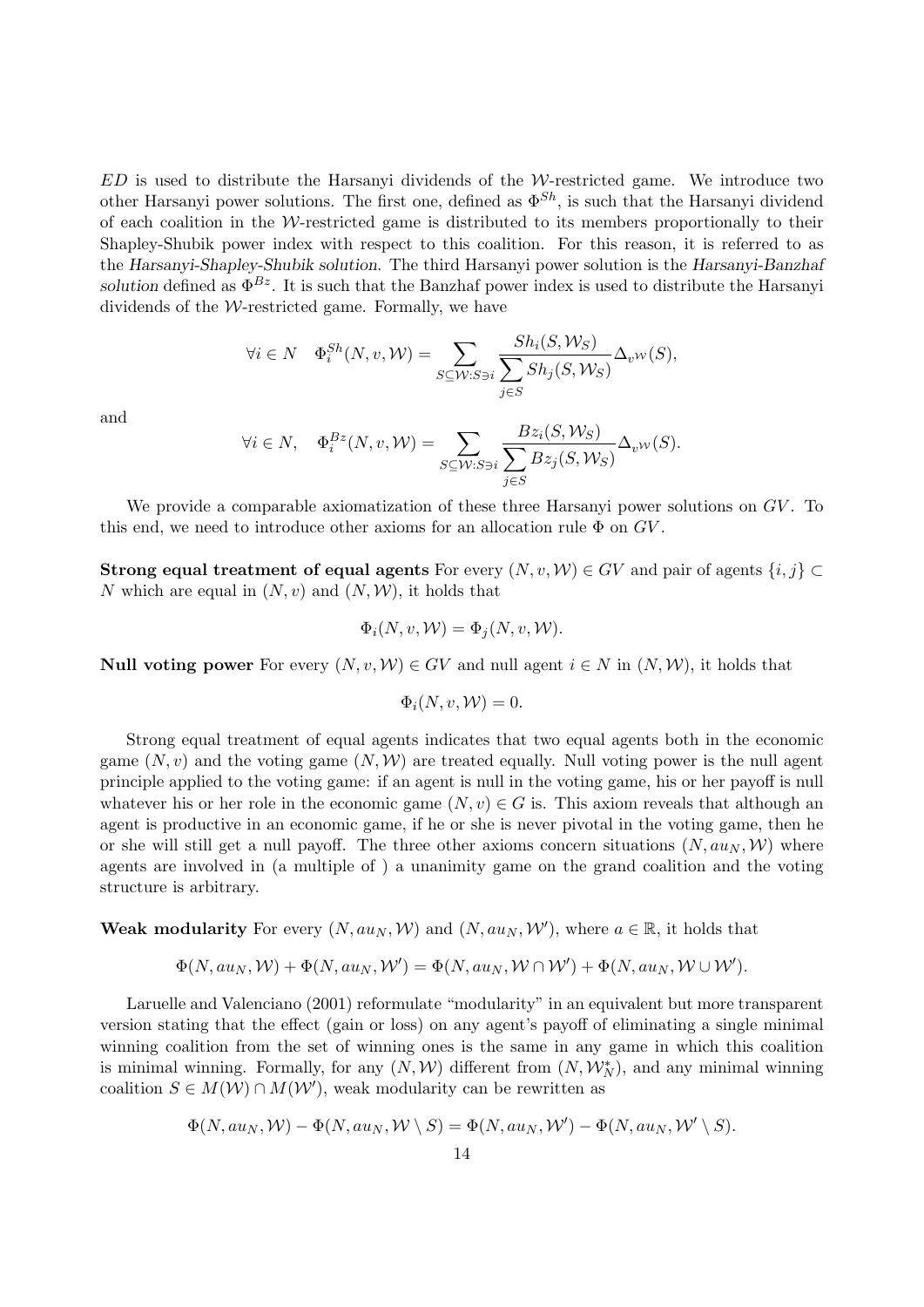The principle of modularity, also called transfer, has been extensively used in the cooperative game literature to characterize the Shapley-Shubik index and the Banzhaf index (Dubey, 1975; Dubey and Shapley, 1979; Feltkamp, 1995; Laruelle and Valenciano, 2001, among others).

The next axiom is a slight modification of the previous one which takes into account the role of a power index.

Weak  $\sigma$ -modularity Let  $\sigma$  be a power index on V. For every  $(N, au_N, W)$  and  $(N, au_N, W')$ , where  $a \in \mathbb{R}$ , it holds that

$$
\sigma_N(N, \mathcal{W}) \Phi_i(N, au_N, \mathcal{W}) + \sigma_N(N, \mathcal{W}') \Phi_i(N, au_N, \mathcal{W}') =
$$
  

$$
\sigma_N(N, \mathcal{W} \cap \mathcal{W}') \Phi_i(N, au_N, \mathcal{W} \cap \mathcal{W}') + \sigma_N(N, \mathcal{W} \cup \mathcal{W}') \Phi_i(N, au_N, \mathcal{W} \cup \mathcal{W}'),
$$

where  $\sigma_N(N, W)$  stands for the sum of the  $\sigma_i(N, W)$  over N.

The last axiom relies on an invariance principle. It says that if a set of agents are involved in (a multiple of ) a unanimity game on the grand coalition, then their payoffs are indifferent to a change of the voting game.

Invariance to the voting structure for unanimity situations For every  $(N, au_N, W)$  and  $(N, au_N, \mathcal{W}')$  in  $GV$ , it holds that

$$
\Phi(N, au_N, \mathcal{W}) = \Phi(N, au_N, \mathcal{W}').
$$

Using these axioms, we can determine the distribution of the payoffs for unanimity situations  $(N, au_N, W) \in GV$ . Formally, we have the following result.

**Proposition 3** Let  $\Phi$  be an allocation rule on GV, satisfying efficiency and strong equal treatment of equal agents. Then, for each  $(N, a u_N, W) \in GV$ , it holds that  $\Phi(N, a u_N, W)$  is uniquely determined, in the two following cases.

- 1. The allocation rule  $\Phi$  satisfies null voting power and either weak modularity or weak  $\sigma$ modularity.
- 2. The allocation rule  $\Phi$  satisfies invariance to the voting structure for unanimity situations.

#### Proof.

POINT 1. Let  $\Phi$  be any allocation rule on GV satisfying efficiency, strong equal treatment of equal agents, null power agent and weak modularity. Take  $(N, au_N, W) \in GV$  where  $a \in \mathbb{R}$ . The proof is by induction on the number of elements in the set  $M(W)$  of minimal winning coalitions.

INITIALIZATION. Suppose that  $M(\mathcal{W})$  contains a unique coalition, say S, so that  $\mathcal{W} = \mathcal{W}_S^*$ . On the one hand, each agent in  $N \setminus S$  is null in  $(N, \mathcal{W}_{S}^{*})$ . By null voting power,  $\Phi_i(N, v, \mathcal{W}_{S}^{*}) = 0$  for each  $i \in N \setminus S$ . On the other hand, each pair of distinct agents in S are equal agents in  $(N, au_N)$ and  $(N, \mathcal{W}_{S}^{*})$ . By strong equal treatment of equal agents, for each pair  $\{i, j\} \subseteq S$ , we have  $\Phi_i(N, au_N, \mathcal{W}_S^*) = \Phi_j(N, au_N, \mathcal{W}_S^*)$ . Applying efficiency, we get, for each  $i \in S$ ,  $\Phi_i(N, au_N, \mathcal{W}_S^*) =$  $as^{-1}$ . Thus,  $\tilde{\Phi}(N, v, \mathcal{W}_{S}^{*})$  is uniquely determined.

INDUCTION HYPOTHESIS. Assume that  $\Phi(N, v, W)$  is uniquely determined for situations where  $M(W)$  contains at most q elements for some  $q \geq 1$ .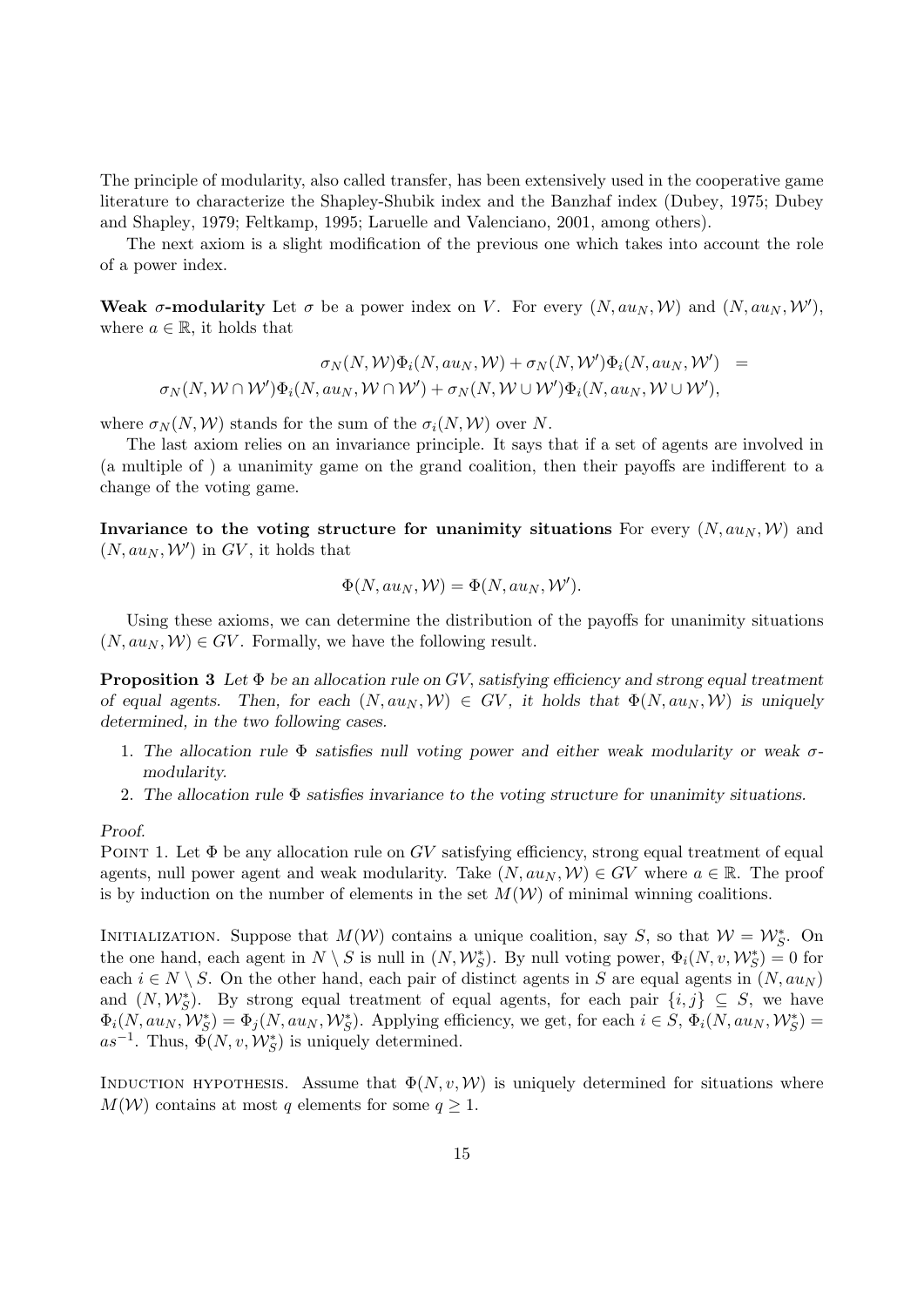INDUCTION STEP. Suppose that  $M(W)$  contains  $q+1$  minimal winning coalitions,  $S_1, S_2, \ldots, S_{q+1}$ . By  $(6)$ , W admits the following decomposition

$$
\mathcal{W} = (\mathcal{W}_{S_1}^*) \bigcup \biggl( \bigcup_{k=2}^{q+1} \mathcal{W}_{S_k}^* \biggr).
$$

Denote by  $W_{-S_1}$  the voting structure  $W_{S_2} \cup \cdots \cup W_{S_{q+1}}$ . Note that  $M(W_{-S_1})$  contains q elements. By weak modularity, we obtain

$$
\Phi(N,au_N,\mathcal{W})=-\Phi(N,au_N,\mathcal{W}^*_{S_1}\cap \mathcal{W}_{-S_1})+\Phi(N,au_N,\mathcal{W}^*_{S_1})+\Phi(N,au_N,\mathcal{W}_{-S_1})
$$

By the induction hypothesis,  $\Phi(N, au_N, \mathcal{W}_{S_1}^*)$  and  $\Phi(N, au_N, \mathcal{W}_{-S_1})$  are uniquely determined. In addition, we have

$$
\mathcal{W}_{S_1}^* \cap \mathcal{W}_{-S_1} = \bigcup_{k=2}^{q+1} \left( \mathcal{W}_{S_1}^* \cap \mathcal{W}_{S_k}^* \right)
$$
  
= 
$$
\bigcup_{k=2}^{q+1} \mathcal{W}_{S_1 \cup S_k}^*,
$$

so that  $M(\mathcal{W}_{S_1}^* \cap \mathcal{W}_{-S_1})$  contains exactly q elements. By the induction hypothesis, the payoff vector  $\Phi(N, au_N, \mathcal{W}_{S_1}^* \cap \mathcal{W}_{S_1})$  is uniquely determined. Thus,  $\Phi(N, au_N, \mathcal{W})$  is uniquely determined, as desired.

The proof for the case where  $\Phi$  satisfies weak  $\sigma$ -modularity is similar, so it is omitted.

POINT 2. Assume that  $\Phi$  on GV satisfies efficiency, strong equal treatment of equal agents, and invariance to the voting structure for unanimity situations. Take  $(N, au_N, W) \in GV$  where  $a \in \mathbb{R}$ . By invariance to the voting structure for unanimity situations,

$$
\Phi(N,(N,au_N,\mathcal{W})=\Phi(N,au_N,\mathcal{W}_N^*).
$$

Each pair of distinct agents are equal agents in  $(N, au_N)$  and  $(N, \mathcal{W}_N^*)$ . By strong equal treatment of equal agents and efficiency,  $\Phi(N, au_N, \mathcal{W}_N^*) = (a/n \dots, a/n)$ , and so is uniquely determined. Thus,  $\Phi(N,(N, au_N, W))$  is uniquely determined. This completes the proof of Proposition 3.

Next, we obtain comparable axiomatizations for the three specific Harsanyi power solutions above mentioned.

Theorem 2 Among all those allocation rules in GV satisfying efficiency, additivity, weak null agent out, equality, and strong equal treatment of equal agents,

- 1. The Myerson value  $\Phi^{ED}$  is the only one which satisfies invariance to the voting structure for unanimity situations.
- 2. The Harsanyi-Shapley-Shubik solution  $\Phi^{Sh}$  is the only one which satisfies null voting power and weak modularity.
- 3. The Harsanyi-Banzhaf solution  $\Phi^{Bz}$  is the only one which satisfies null voting power and weak  $\sigma$ -modularity.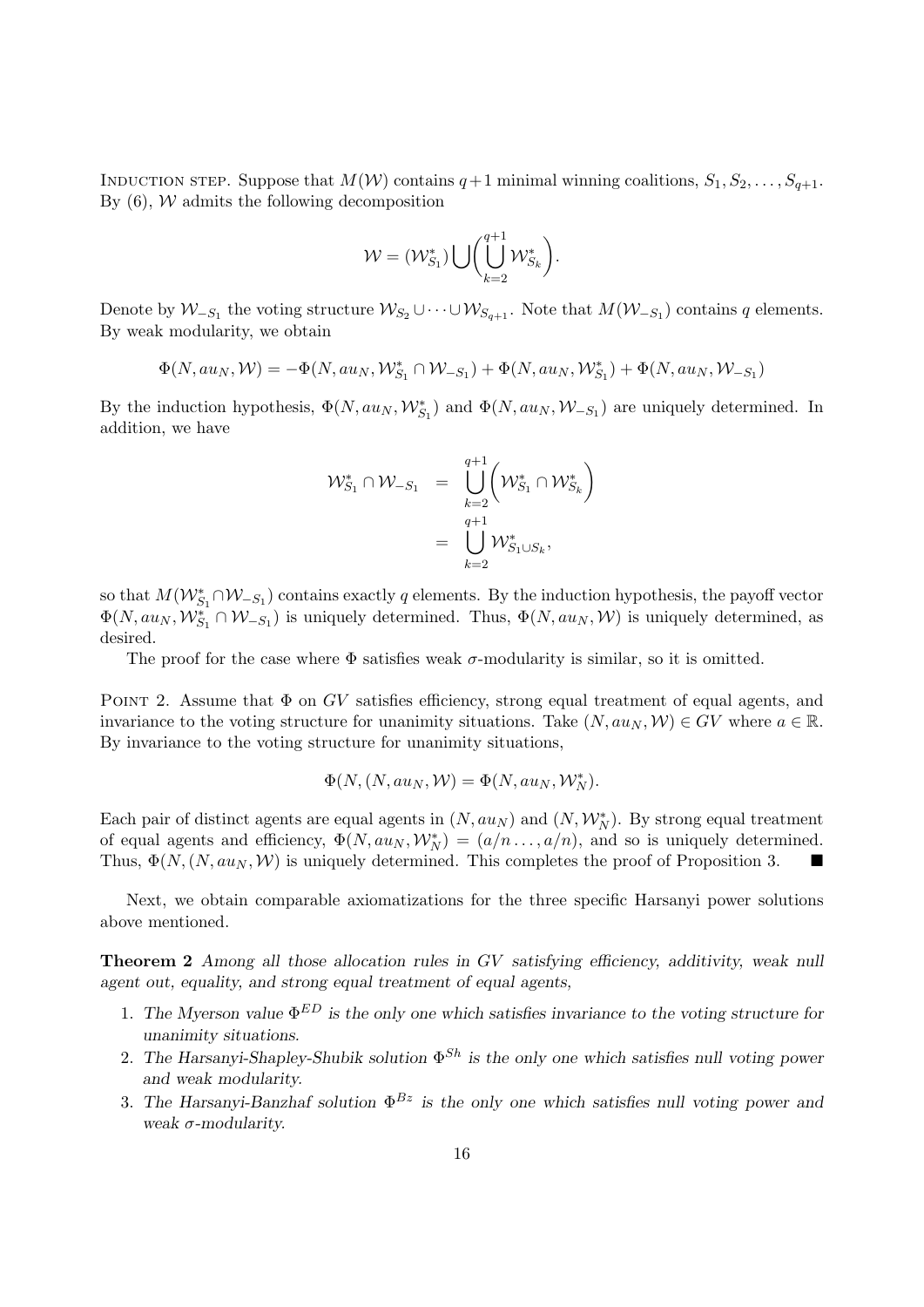Proof. (Uniqueness) Let  $\Phi$  be an allocation rule on GV satisfying efficiency, additivity, weak null agent out, equality, and strong equal treatment of equal agents. By Proposition 2, we have

$$
\forall i \in N, \quad \Phi_i(N, v, \mathcal{W}) = \Phi_i(N, v^{\mathcal{W}}, \mathcal{W}) = \sum_{S \in \mathcal{W}: S \ni i} \Phi_i(S, \Delta_{v^{\mathcal{W}}}(S)u_S, \mathcal{W}_S)
$$
(13)

Take  $i \in N$  and  $S \in \mathcal{W}$  such that  $S \ni i$ .

POINT 1. Suppose that  $\Phi$  satisfies invariance to the voting structure for unanimity situations. By point 2 of Proposition 3, the payoff  $\Phi_i(S, \Delta_{vW}(S)u_S, \mathcal{W}_S)$  is uniquely determined. Thus,  $\Phi(N, v, \mathcal{W})$  is uniquely determined.

Point 2. Assume that Φ satisfies null voting power and weak modularity. By point 1 of Proposition 3, the payoff  $\Phi_i(S, \Delta_n w(S)u_S, \mathcal{W}_S)$  is uniquely determined. Thus,  $\Phi(N, v, \mathcal{W})$  is uniquely determined.

POINT 3. Similar to point 2.

(Existence) The allocation rules  $\Phi^{ED}$ ,  $\Phi^{Sh}$  and  $\Phi^{Bz}$  belong to the family of Harsanyi power solutions. By Theorem 1, they satisfy efficiency, additivity, weak null agent out and equality.

Strong equal treatment of equal agents. Let  $(N, v, W) \in GV$  such that there exists a pair of (distinct) equal agents  $\{i, j\} \subseteq N$  in  $(N, v)$  and  $(N, \mathcal{W})$ . Take  $S \not\ni i, j$ . If  $S \in \mathcal{W}$ , then  $S \cup i$  and  $S \cup j$  belong to W and so

$$
v^{\mathcal{W}}(S \cup i) = v(S \cup i) = v(S \cup j) = v^{\mathcal{W}}(S \cup j).
$$

Next, assume that  $S \in 2^N \setminus \mathcal{W}$ . As i and j are equal agents in W, either  $S \cup i$  and  $S \cup j$  belong to W or  $S \cup i$  and  $S \cup j$  belong to  $2^N \setminus \mathcal{W}$ . In both cases,  $v^{\mathcal{W}}(S \cup i) = v^{\mathcal{W}}(S \cup i)$ . It follows, that i and j are equal agents in  $v^{\mathcal{W}}$  so that, for any  $S \not\ni i, j, \Delta_{v^{\mathcal{W}}}(S \cup i) = \Delta_{v^{\mathcal{W}}}(S \cup j)$ . It is well-known that the power indices  $ED$ , Sh and  $Bz$  treat equally equal agents. From this fact, we can easily deduce that, for two equal agents i and j in  $(N, W)$  and for each  $S \in W$  containing neither i nor j, we have  $\sigma_i(S \cup i, \mathcal{W}_{S \cup i}) = \sigma_j(S \cup j, \mathcal{W}_{S \cup j})$  for  $\sigma \in \{ED, Sh, Bz\}$ . Therefore, for  $\Phi^{\sigma}$ , where  $\sigma \in \{ED, Sh, Bz\}$ , we obtain

$$
\Phi_i^{\sigma}(N, v, \mathcal{W}) = \sum_{S \in \mathcal{W}: S \ni i} \frac{\sigma_i(S, \mathcal{W}_S)}{\sum_{j \in S} \sigma_k(S, \mathcal{W}_S)} \Delta_v w(S)
$$
  

$$
= \sum_{S \cup i \in \mathcal{W}} \frac{\sigma_i(S \cup i, \mathcal{W}_{S \cup i})}{\sum_{k \in S} \sigma_k(S \cup i, \mathcal{W}_{S \cup j})} \Delta_v w(S \cup i)
$$
  

$$
= \sum_{S \cup j \in \mathcal{W}} \frac{\sigma_j(S \cup j, \mathcal{W}_{S \cup j})}{\sum_{k \in S} \sigma_k(S \cup j, \mathcal{W}_{S \cup j})} \Delta_v w(S \cup j)
$$
  

$$
= \Phi_j^{\sigma}(N, v, \mathcal{W}).
$$

Invariance to the voting structure for unanimity situations. This follows directly from the definition of the Myerson value  $\Phi^{ED}$ .

**Null voting power.** If  $i \in N$  is null in  $(N, W)$ , then, i remains a null agent in each voting game  $(S, \mathcal{W}_S) \in V$  such that  $S \in \mathcal{W}$  and  $S \ni i$ . If  $\sigma \in \{Bz, Sh\}$ , then  $\sigma_i(S, \mathcal{W}_S) = 0$  by definition of  $Bz$ and Sh, and so  $\Phi_i^{Bz}(N, v, \mathcal{W}) = \Phi_i^{Sh}(N, v, \mathcal{W}) = 0.$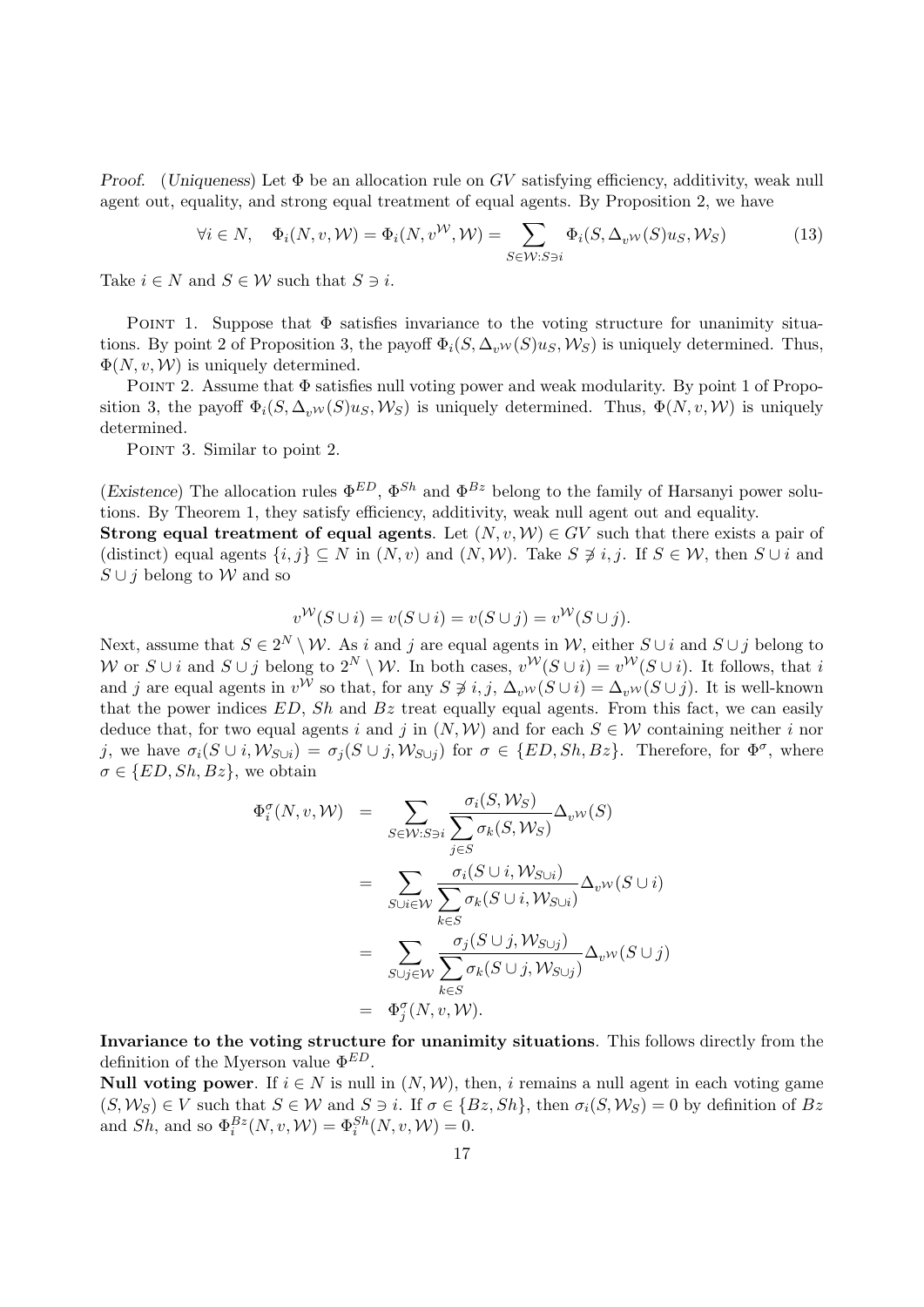Weak modularity For every  $(N, au_N, W)$  and  $(N, v, W')$  in GV. By definition of the W-restricted  $\sum_{i\in N} Sh_i(N, W) = 1$ . Therefore, TU-game and by efficiency of the Shapley-Shubik power index, we obtain  $(au_N)^{\mathcal{W}} = au_N$  and

$$
\forall i \in N, \quad \Phi_i^{Sh}(N, au_N, \mathcal{W}) = aSh_i(N, \mathcal{W}).
$$

From Dubey (1975), the Shapley-Shubik power index satisfies modularity on  $V$ , from which we deduce that  $\Phi_i^{Sh}$  satisfies weak modularity.

Weak  $\sigma$ -modularity The proof is similar to the previous one, except that weak  $\sigma$ -modularity takes into account that the Banzhaf power index is not efficient on  $V$ . Then, it suffices to use the fact that the Banzhaf power index satisfies modularity (Dubey and Shapley, 1979).

This completes the proof of Theorem 2.

#### 5. Extension to GUS

Another advantage of Theorem 1 over Theorem 4 and Theorem 6 in Algaba et al. (2015) is that it is still valid on the full domain GUS, provided that the efficiency axiom is slightly adapted. Indeed, on GUS, the grand coalition is not necessarily feasible so that a Harsanyi power solution might not satisfy efficiency.

**Restricted efficiency** For each  $(N, v, \mathcal{F}) \in GUS$ , it holds that

$$
\sum_{i \in N} \Phi_i(N, v, \mathcal{F}) = v^{\mathcal{F}}(N).
$$

Note that restricted efficiency is a weaker requirement that the combination of component efficiency and component-dummy: if an allocation rule satisfies component efficiency and componentdummy, then it satisfies restricted efficiency, but the converse is not true.

All other axioms in the statement of Theorem 1 are extended to the domain GUS in a natural way. In particular, weak null agent out and  $\sigma$ -unanimity can be written as follows.

**Weak null agent out** For each  $(N, v, \mathcal{F}) \in GUS$  such that  $v \in G_{\mathcal{F}}^{N}$  and each null agent  $i \in N$  in  $(N, v)$ , it holds that

$$
\forall j \in N \setminus i, \quad \Phi_j(N, v, \mathcal{F}) = \Phi_j(N \setminus i, v_{N \setminus i}, \mathcal{F}_{N \setminus i}).
$$

σ-unanimity Let σ be a power measure. For each  $(N, au_N, \mathcal{F}) \in GUS$ , such that  $N \in \mathcal{F}$  and  $a \in \mathbb{R}$ , there exists  $b \in \mathbb{R}$  such that

$$
\Phi(N, au_N, \mathcal{F}) = b\sigma(N, \mathcal{F}).
$$

**Theorem 3** Let  $\sigma$  be a power index. The Harsanyi power solution  $\Phi^{\sigma}$  on GUS is the unique allocation rule that satisfies restricted efficiency, additivity, weak null agent out, equality and  $\sigma$ -unanimity.

Before turning to the proof of this result, we verify that an analog of Proposition 1 and Proposition 2 hold when efficiency is replaced by restricted efficiency.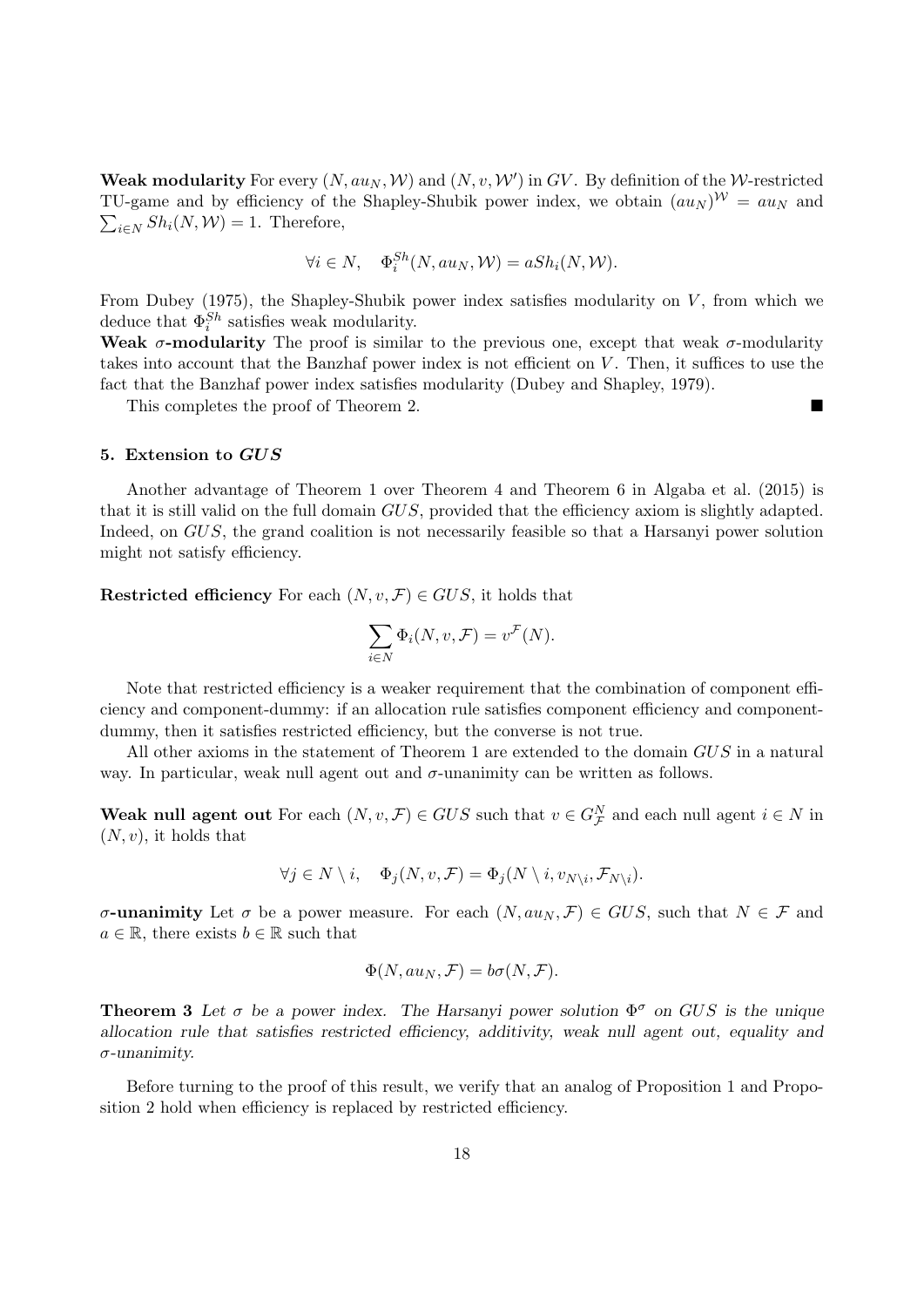**Proposition 4** Let  $\Phi$  be an allocation rule on GUS satisfying restricted efficiency, additivity, and equality, for each  $(N, v, \mathcal{F}) \in GUS$ , it holds that

- 1.  $\Phi(N, v, \mathcal{W}) = \Phi(N, v^{\mathcal{F}}, \mathcal{F}).$
- 2. If, moreover, Φ satisfies weak null agent out, then

$$
\forall i \in N, \quad \Phi_i(N, v, \mathcal{F}) = \sum_{S \in \mathcal{F}: S \ni i} \Phi_i(S, \Delta_{v^{\mathcal{F}}}(S) u_S, \mathcal{F}_S).
$$

Proof. POINT 1. consider Φ satisfying restricted efficiency, additivity, and equality, and  $(N, v, W) \in GUS$ . We have  $(N, v, \mathcal{F}) = (N, v - v^{\mathcal{F}} + v^{\mathcal{F}}, \mathcal{F})$ . By additivity,

$$
\Phi(N, v - v^{\mathcal{F}} + v^{\mathcal{F}}, \mathcal{F}) = \Phi(N, v - v^{\mathcal{F}}, \mathcal{F}) + \Phi(N, v^{\mathcal{F}}, \mathcal{F}).
$$
\n(14)

For each  $S \in \mathcal{F}$ ,  $(v - v^{\mathcal{F}})(S) = 0$ , which implies that the coalition function  $v - v^{\mathcal{F}}$  belongs to  $G^N_{\mathcal{F}}$ . On the one hand, by equality, we have

$$
\Phi_i(N, v - v^{\mathcal{F}}, \mathcal{F}) = \Phi_j(N, v - v^{\mathcal{F}}, \mathcal{F}), \quad \forall i, j \in N.
$$

On the other hand, by restricted efficiency, we have

$$
\sum_{i \in N} \Phi_i(N, v - v^{\mathcal{F}}, \mathcal{F}) = (v - v^{\mathcal{F}})^{\mathcal{F}}(N) = v^{\mathcal{F}}(N) - v^{\mathcal{F}}(N) = 0.
$$

Thus,

$$
\Phi_i(N, v - v^{\mathcal{F}}, \mathcal{F}) = 0, \quad \forall i \in N.
$$

From (14) and  $\Phi(N, v - v^{\mathcal{F}}, \mathcal{F}) = (0, \ldots, 0)$ , we get

$$
\Phi(N, v - vW + vW, W) = \Phi(N, v, W) = \Phi(N, vW, W),
$$

showing point 1.

Point 2. The proof is similar to the one of Proposition 2, and so it is omitted. In particular, it is important to note that Remark 4 still holds on GUS.

Remark 5 Point 2. of Proposition 4 indicates that agents who do not belong to any support receive a null payoff. Thus, the combination of restricted efficiency, additivity, equality and weak null agent out imply component dummy.

Proof. (of Theorem 3) (Existence). Let  $\Phi^{\sigma}$  be a Harsanyi power solution on GUS. Algaba et al. (2015) have already shown that  $\Phi^{\sigma}$  satisfies additivity. It is easy to verify  $\Phi^{\sigma}$  continues to satisfy equality and  $\sigma$ -unanimity on GUS. It remains to verify that  $\Phi^{\sigma}$  satisfies restricted efficiency and weak null agent out on GUS.

Restricted efficiency. If  $(N, v, \mathcal{F}) \in GUS$ . Then,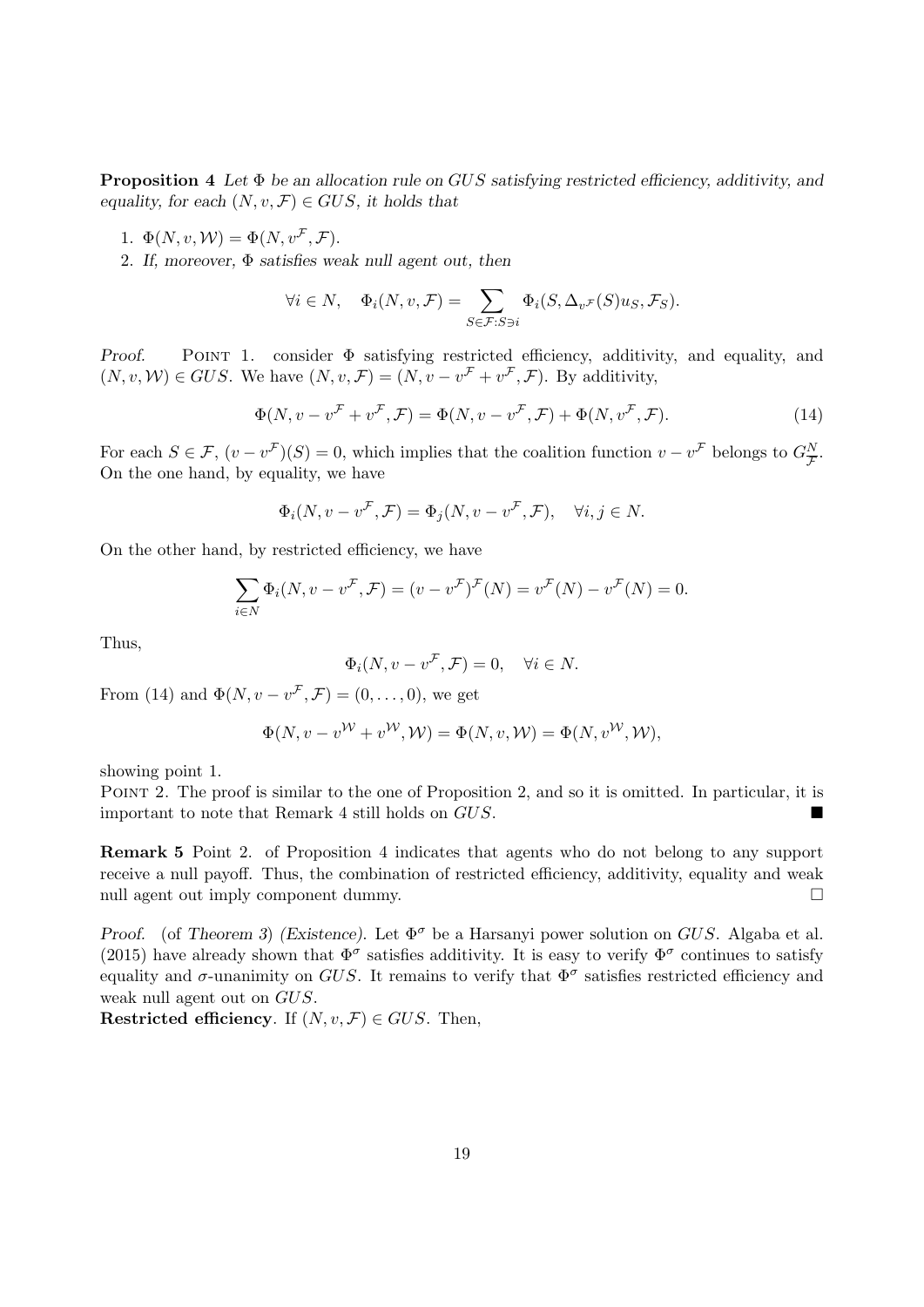$$
\sum_{i \in N} \Phi_i^{\sigma}(N, v, \mathcal{F}) = \sum_{i \in N} \sum_{S \in \mathcal{F}: S \ni i} \frac{\sigma_i(S, \mathcal{F}_S)}{\sum_{j \in S} \sigma_j(S, \mathcal{F}_S)} \Delta_{v^{\mathcal{F}}}(S)
$$

$$
= \sum_{S \in \mathcal{F}} \sum_{i \in S} \frac{\sigma_i(S, \mathcal{F}_S)}{\sum_{j \in S} \sigma_j(S, \mathcal{F}_S)} \Delta_{v^{\mathcal{F}}}(S)
$$

$$
= \sum_{S \in \mathcal{F}} \Delta_{v^{\mathcal{F}}}(S)
$$

$$
= v^{\mathcal{F}}(N),
$$

showing that  $\Phi^{\sigma}$  satisfied restricted efficiency.

**Weak null agent out.** Consider  $(N, v, \mathcal{F}) \in GUS$  such that  $v \in G_{\mathcal{F}}^{N}$  and assume that  $i \in N$  is null in  $(N, v)$ . By definition of  $\Phi^{\sigma}$ , we have

$$
\forall j \in N \setminus i, \quad \Phi_j^{\sigma}(N, v, \mathcal{F}) = \sum_{S \in \mathcal{F}: S \ni j} \frac{\sigma_j(S, \mathcal{F}_S)}{\sum_{k \in S} \sigma_k(S, \mathcal{F}_S)} \Delta_{v^{\mathcal{F}}}(S).
$$

Since  $v \in G_{\mathcal{F}}^{N}$ ,  $v = v^{\mathcal{F}}$ . Therefore, for each nonempty  $S \subseteq N$ ,  $\Delta_{v}(S) = \Delta_{v^{\mathcal{F}}}(S)$ . In particular, by point 1 of Remark 1, for each  $S \ni i$ ,  $\Delta_v(S) = 0$ . By point 2 of Remark 1, we also have, for each  $S \subseteq N \setminus i$ ,  $\Delta_v(S) = \Delta_{v_{N\setminus i}}(S)$ . Note also that for such a coalition S, we have

$$
\forall k \in S, \quad \sigma_k(S, \mathcal{F}_S) = \sigma_k(S, (\mathcal{F}_{N \setminus i})_S).
$$

It follows that

$$
\forall j \in N \setminus i, \quad \Phi_j^{\sigma}(N, v, \mathcal{F}) = \sum_{S \in \mathcal{F}_{N \setminus i}: S \ni j} \frac{\sigma_j(S, (\mathcal{F}_{N \setminus i})_S)}{\sum_{k \in S} \sigma_k(S, (\mathcal{F}_{N \setminus i})_S)} \Delta_{v_{N \setminus i}}(S)
$$
  
= 
$$
\Phi_j^{\sigma}(N \setminus i, v_{N \setminus i}, \mathcal{F}_{N \setminus i}).
$$

showing that  $\Phi^{\sigma}$  satisfies weak null agent out.

(Uniqueness). Let  $\Phi$  be an allocation rule satisfying restricted efficiency, additivity, weak null agent out, equality and  $\sigma$ -unanimity. By point 2 of Proposition 3, we have

$$
\forall i \in N, \quad \Phi_i(N, v, \mathcal{F}) = \Phi_i(N, v^{\mathcal{F}}, \mathcal{F}) = \sum_{S \in \mathcal{F}: S \ni i} \Phi_i(S, \Delta_{v^{\mathcal{F}}}(S)u_S, \mathcal{F}_S).
$$

Then, it suffices to apply  $\sigma$ -unanimity on  $(S, \Delta_{v}F(S)u_S, \mathcal{F}_S)$ ,  $S \in \mathcal{F}$  in a similar way as in the proof of Theorem 1. Notice that, for each  $S \in \mathcal{F}$ , we have  $S \in \mathcal{F}_S$ , which ensures that restricted  $\sigma$ -unanimity is sufficient to conclude.

This completes the proof of Theorem 3.

It is also possible to extend the characterization of the Myerson value in Theorem 2 to the domain GUS. This can be done by keeping restricted efficiency, additivity, weak null agent out, equality and strong equal treatment of equal agents, and by the following minor adaptation of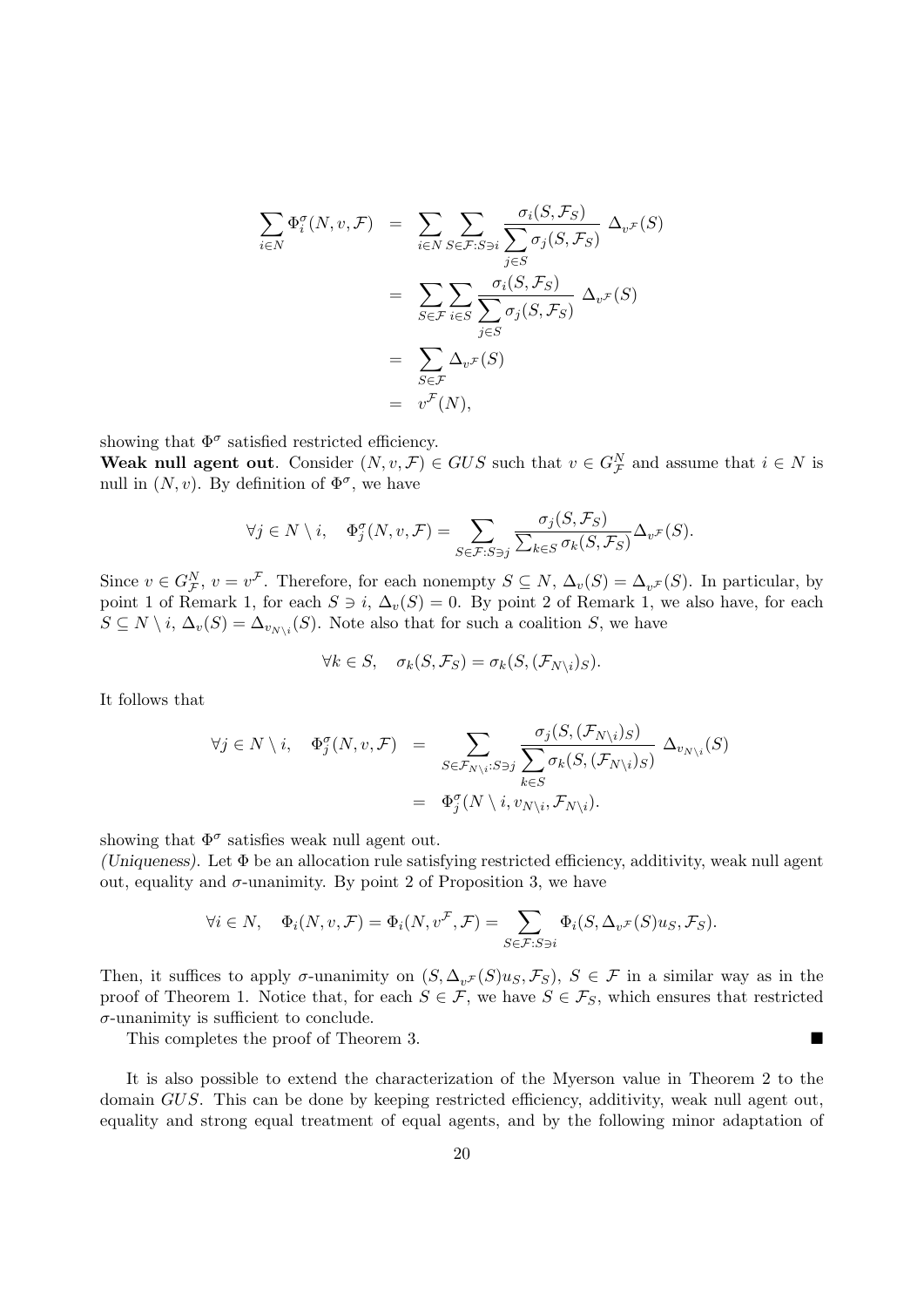invariance to the voting structure for unanimity situations: the same principle is applied but only when  $N$  is feasible.

Invariance to the voting structure for unanimity situations (for GUS) For every  $(N, au_N, W)$ and  $(N, au_N, W')$  in  $GUS$ , such that  $N \in W \cap W'$ , it holds that

$$
\Phi(N, au_N, \mathcal{W}) = \Phi(N, au_N, \mathcal{W}').
$$

**Theorem 4** The Myerson value  $\Phi^{ED}$  on GUS is the unique allocation rule that satisfies restricted efficiency, additivity, weak null agent out, equality and invariance to the voting structure for unanimity situations.

On the contrary, we cannot extend the characterization of the Harsanyi-Shapley-Shubik solution and the Harsanyi-Banzhaf solution for GUS in a simple way. The reason is that the principle of modularity is not well-defined on GUS. Indeed, if  $(N, \mathcal{F})$  and  $(N, \mathcal{F}')$  are in US, the set system  $(N, \mathcal{F} \cup \mathcal{F}')$  does not necessarily belong to  $GUS$ .

#### 6. Concluding remarks

The union stable system model assumes that if two feasible coalitions have common elements, they will act as intermediaries between the two coalitions in order to establish meaningful cooperation in the union of these coalitions. In this article, the system of winning coalitions of a voting game is introduced as a specific subclass of union stable systems. For this special subclass of union stable systems the characteristic of power is contained in the implicit interpretation of the winning coalitions in a voting game. Moreover, the interpretation of power in these systems is quite different from the one given by accessible union stable systems (Algaba et al., 2018) which combines communication and hierarchical properties. Namely, these set systems could be also studied taking into account only the feature of power which is in contrast with the system of feasible coalitions derived from an acyclic directed graph by the conjunctive approach (Gilles et al., 1992) or under precedence constraints (Faigle and Kern, 1992). Under this setting, Harsanyi power solutions when restrictions to cooperation coming from this special subclass of union stable systems are introduced. This class of solutions constitutes a very interesting subclass of the Harsanyi power solutions on union stable systems (Algaba et al., 2015) since it is possible to take into consideration not only the economic influence of each coalition but also its political power established in the voting game. These solutions allocate the Harsanyi dividends of the restricted game proportional to the power values of the agents according to any positive power measure for the given winning coalition system. Such a power measure assigns a non-negative real number to every agent, which measures the power or strength of this agent in the winning coalition system. It is obtained through power indices, and leads to an axiomatic characterization of the class of Harsanyi power solutions when the union stable system is the system of winning coalitions of a voting game by efficiency, additivity, equality, weak null agent out and  $\sigma$ -unanimity. In the property of equality is revealed the strong connection between economic influence and political power. It is also worth mentioning that the weak null agent out evokes the irrelevant agent independence which is introduced for games under precedence constraints to characterize the hierarchical solution (Algaba et al., 2017). The main distinction between the latter two axioms can be found in the structural differences of the system of feasible coalitions of each approach. The axiom of  $\sigma$ -unanimity has also been used to characterize the hierarchical solution. In fact, considering only the unanimity game of the grand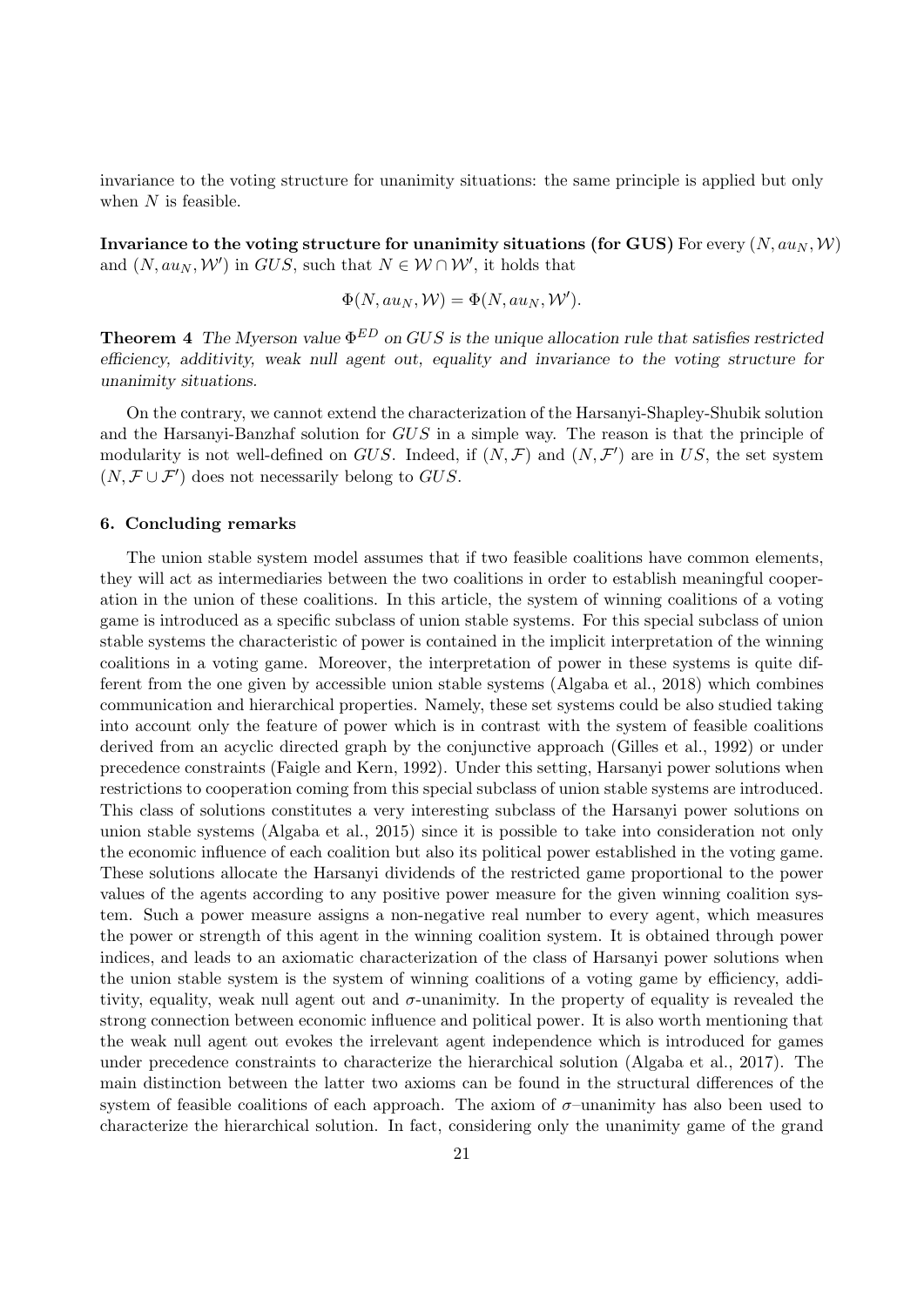coalition, all agents are identical in the game, and therefore, the only difference, in the setting of precedence constraints, is with respect to their position in the digraph, whereas in the case of the set of feasible coalitions arising from the winning coalitions in a voting game, the payoff allocation in the unanimity game is fully determined by the chosen power index. Additionally, special solutions called the Harsanyi Shapley-Shubik solution, the Harsanyi Banzhaf solution and the Myerson value which are obtained when the influence of agents is defined by the Shapley-Shubik index, the Banzhaf index and the Equal division power index, respectively. Comparable axiomatizations highlight the essential differences among these specific Harsanyi power solutions. Finally, it is important to emphasize that the axiomatization given for the class of Harsanyi power solutions on the subclass of winning coalitions can be extended to the whole class of union stable systems with a light modification of the efficiency axiom. As a result, a new characterization of the Myerson value on the whole class of union stable systems is provided when considering the Equal division power measure.

Further research will include more studies on the structure given by the feasible coalitions systems coming from the winning coalitions of a voting game as well as axiomatizations of solutions introduced for union stable systems in this framework. The analysis of how the additional feature of power in the structure influences the properties of the solutions is of interest in the literature.

#### References

- Algaba, E., Bilbao, J. M., Borm, P., López, J., 2000. The position value for union stable systems. Mathematical Methods of Operations Research 52, 221–236.
- Algaba, E., Bilbao, J. M., Borm, P., L´opez, J. J., 2001. The Myerson value for union stable structures. Mathematical Methods of Operations Research 54, 359–371.
- Algaba, E., Bilbao, J.M., L´opez, J., 2004. The position value in communication structures. Mathematical Methods of Operations. Research 59, 465-477.
- Algaba, E., Bilbao, J. M., van den Brink, R., 2015. Harsanyi power solutions for games on union stable systems. Annals of Operations Research 225, 27–44.
- Algaba, E., van den Brink, R., Dietz, C., 2017. Power measures and solutions for games under precedence constraints Journal of Optimization Theory and Applications 172, 1008–1022.
- Algaba, E., van den Brink, R., Dietz, C., 2018. Network structures with hierarchy and communication. Journal of Optimization Theory and Applications 179, 265–282.
- Banzhaf, J. F., 1965. Weighted voting doesn't work: a mathematical analysis. Rutgers Law Review 19, 317–343.
- Borm, P., Owen, G., Tijs, S., 1992. On the position value for communication situations. SIAM Journal on Discrete Mathematics 5, 305–320.
- Coase, R., 1960. The problem of social cost. Journal of Law and Economics 3, 1–44.
- Derks, J., Haller, H. H., 1999. Null players out? Linear values for games with variable supports. International Game Theory Review 1, 301–314.
- Derks, J., Haller, H. H., Peters, H., 2000. The selectope for cooperative TU-games. International Journal of Game Theory 29, 23–38.
- Dubey, P., 1975. On the uniqueness of the Shapley value. International Journal of Game Theory 4, 131–140.
- Dubey, P., Shapley, L. S., 1979. Mathematical properties of the Banzhaf power index. Mathematics of Operations Research 4, 99–131.
- Faigle, U., Kern, W., 1992. The Shapley value for cooperative games under precedence constraints. International Journal of Game Theory 21, 249-266.
- Feltkamp, V., 1995. Alternative axiomatic characterizations of the Shapley and Banzhaf values. International Journal of Game Theory 24, 179–186.
- Gilles R.P., G. Owen, van den Brink, R., 1992. Games with permission structures: the conjunctive approach. International Journal of Game Theory 20, 277-293.
- Gonzalez, S., Marciano, A., Solal, P., 2018. The social cost problem, rights and the (non)empty core, forthcoming in Journal of Public Economic Theory, DOI: 10.1111/jpet.12334.